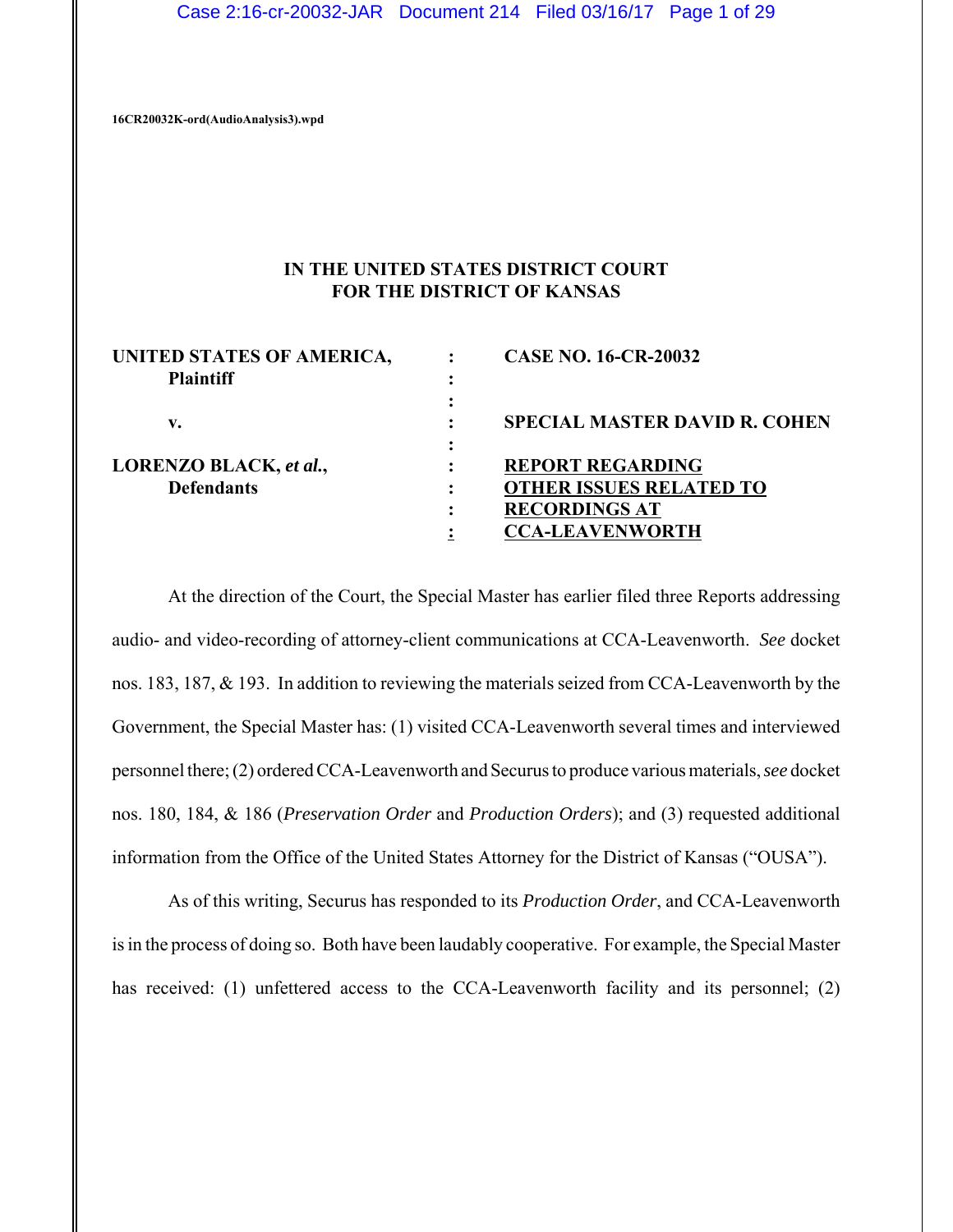#### Case 2:16-cr-20032-JAR Document 214 Filed 03/16/17 Page 2 of 29

permission to use the online Securus Call Platform;<sup>1</sup> and (3) numerous spreadsheet reports containing various details about calls made by CCA-Leavenworth inmates on Securus telephones for the last five years. The OUSA has also produced some of the requested information.

In an effort to provide answers to some of the questions raised by the parties in their submissions to the Court, and in response to the Court's earlier directives, this Report documents various matters related to audio- and video-recording at CCA-Leavenworth, as revealed by the information so far obtained by the Special Master.

#### **The Video Recordings Do Not Include Audio.**

As noted in the *First Report Regarding Video Recordings*, the Government obtained from CCA-Leavenworth video-recordings made between November 24, 2015, and May 16, 2016. These recordings included video of over 700 attorney-inmate meetings. To be clear, however, *none* of the thousands of hours of video-recordings (including the recordings of the 700-plus attorney-inmate meetings) include audio. Put differently, CCA-Leavenworth's PELCO multi-camera video system *records only video*; it does not record audio. The Special Master's earlier Report did not make this clear.

<sup>&</sup>lt;sup>1</sup> The Securus Call Platform is a web-based interface that allows users to obtain access to information related to calls made on Securus telephones. Users located at a given prison normally have access only to information regarding Securus telephones at that site. Thus, for example, even though Securus has telephones installed at both CCA-Leavenworth and the Shawnee County, Kansas Adult Detention Center, the Securus Call Platform allows guards at CCA-Leavenworth access only to information connected to their own location. The Special Master was afforded the same level of access to the Securus Call Platform as CCA-Leavenworth's Warden, Linda Thomas. *See also* footnote 11.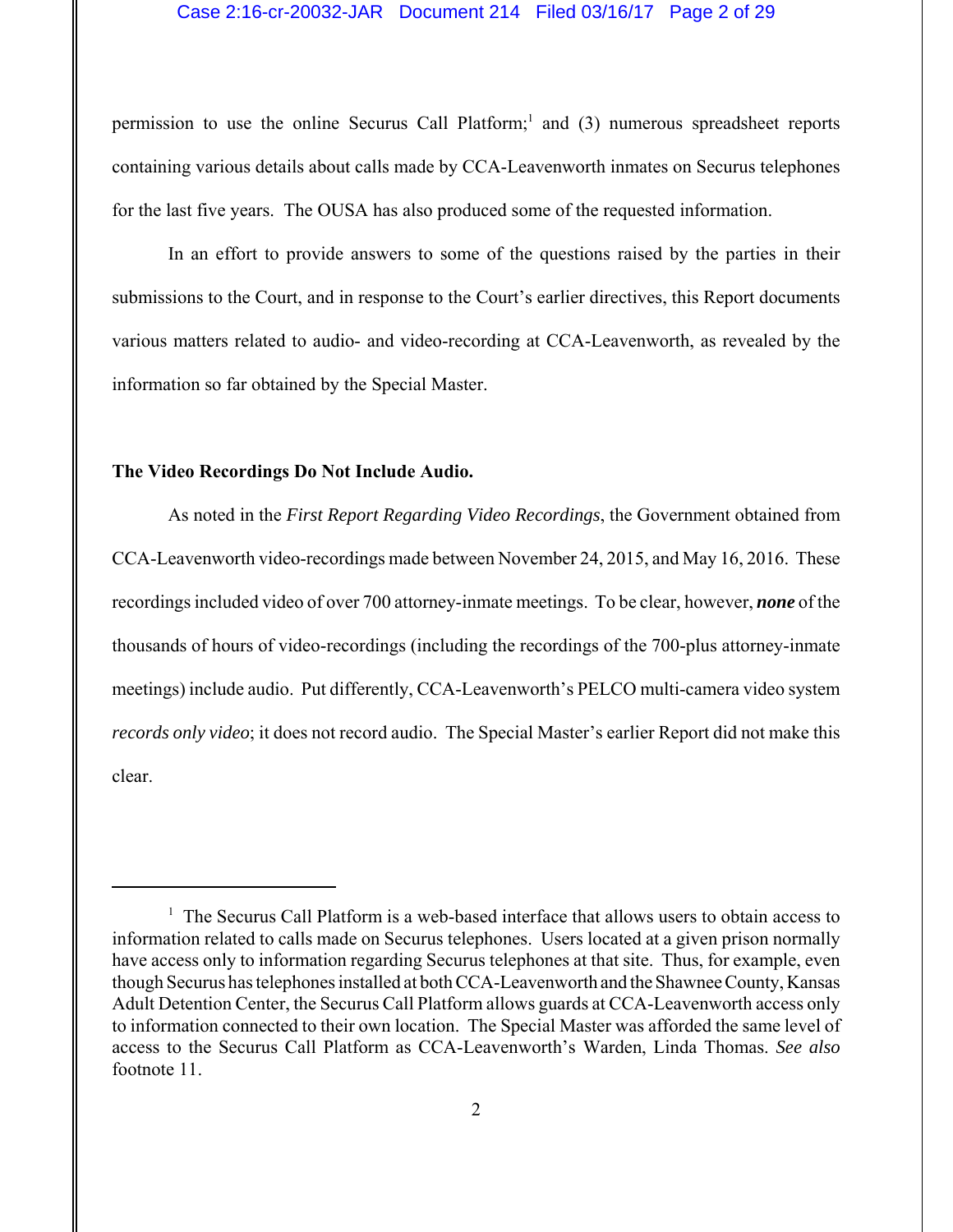# • **The CCA-Leavenworth Intercom System Has No Recording Capacity, And Is Not Used to Monitor Conversations.**<sup>2</sup>

CCA-Leavenworth has a "Master Control Room," known as "Unit 4," where prison personnel sit and oversee movement through the prison. This oversight occurs using both video and audio. As noted above, however, the video and audio are not integrated – the video cameras in the prison do not transmit (or record) any audio. Rather, the video cameras transmit only video images. Prison guards in Unit 4 use computer monitors to view "live-video-feed" from the various cameras around the prison, and the guards can choose which cameras to view. The photo below shows a Guard in Unit 4 using these computer monitors.



 $2\;$  In this Report and others previously filed, the Special Master has been careful to use the terms "monitor" and "record" to mean different things. When video or audio is "monitored," a person is watching or listening to an activity "live," as it occurs; the activity being monitored may or may not also be recorded. When video or audio is "recorded," an activity is documented and preserved; a person may or may not later watch or listen to this recorded activity. For example, the vast majority of phone calls made by inmates at CCA-Leavenworth on Securus telephones are recorded, but only a very small portion are monitored live, or later reviewed.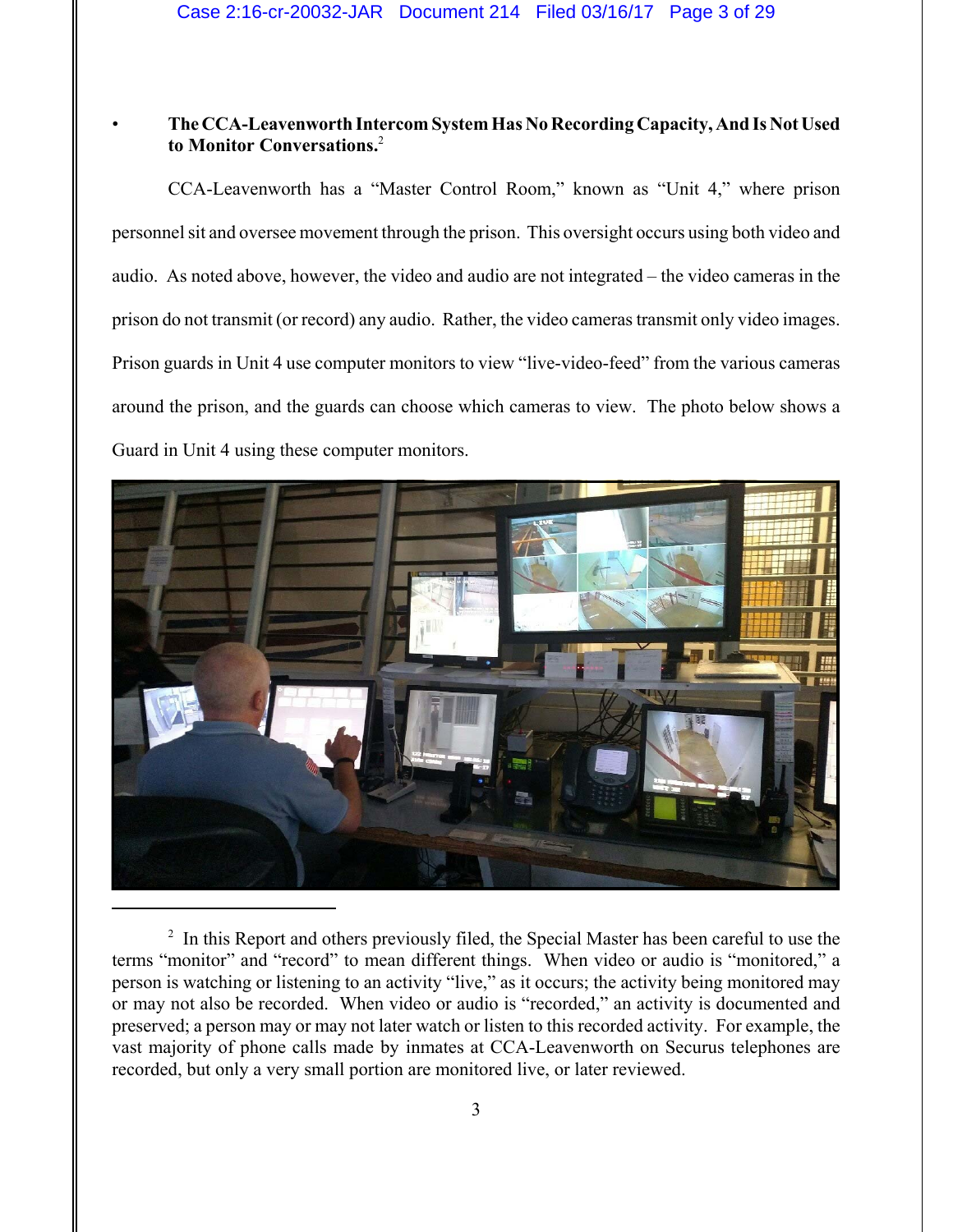Separately, an intercom system inside the prison is designed to transmit audio. For the most part, intercom speakers are located on either side of locked prison access points, such as doors and sally-ports. The Special Master explains below how the intercom system works generally, and also how it works specifically in relation to the attorney-client meeting rooms.

#### • *The Intercom System Generally*

The following example illustrates how the intercom system works generally. If Joe is inside the prison and wants to move from one area to another through a locked gate or door – say, from the Vehicle Sally-Port to outside of the prison, or from the Inmate Medical Holding Cell into the Medical Department – then Joe must press a button on an intercom located next to the locked door. The intercom sends a signal to Unit 4, causing an icon to flash on a computer touchscreen. In response, a guard in Unit 4 touches the icon to "select" the signaling intercom, which establishes a walkie-talkie-type audio link between the guard and Joe. At the same time, the computer monitor displays video from one or more cameras near the intercom, allowing the guard to view Joe and his surroundings.

The guard then depresses a button on a microphone to speak to Joe, and the guard must release the button to hear Joe's response. Once the guard is satisfied that allowing passage to Joe is appropriate, the guard presses an icon on the computer screen to remotely unlock the door associated with the intercom.3 The guard in Unit 4 can also activate a remote intercom *sua sponte* – that is, not in response to a signal from that intercom – and listen to whatever is happening in the

 $3$  Some doors in the facility are unlocked with keys only, and cannot be unlocked remotely. These doors do not have intercoms.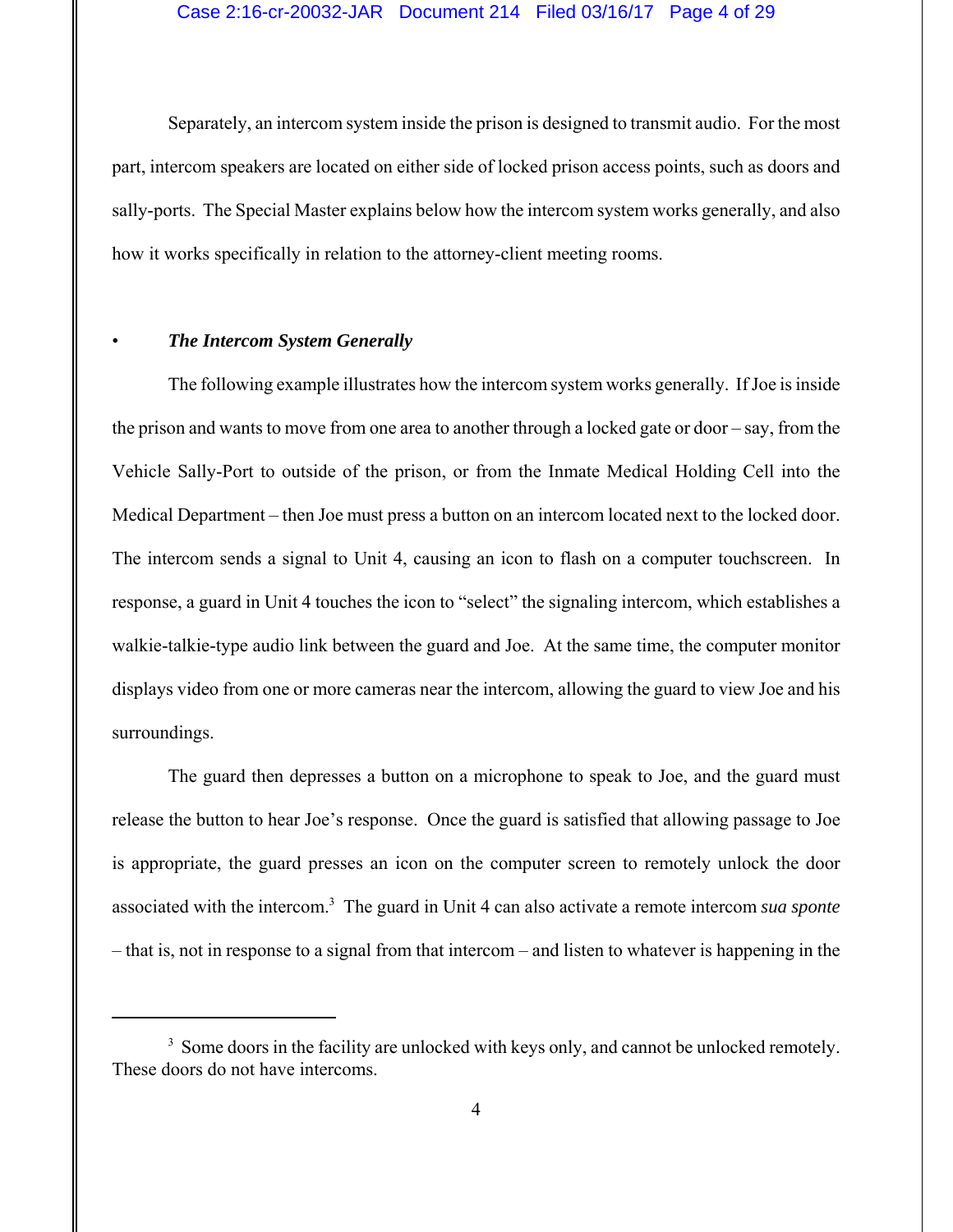## Case 2:16-cr-20032-JAR Document 214 Filed 03/16/17 Page 5 of 29

vicinity, or initiate audio communication with persons nearby. The redacted photo below shows the touchscreen in Unit 4 that activates the intercom audio-links and associated video-camera feeds.



Theoretically, the guard in Unit 4 could leave open the link to Joe's intercom indefinitely, even after having allowed Joe passage, thereby continuing to monitor conversation near the intercom. As a practical matter, however, this is virtually impossible, because the guard can maintain an audio link to only one intercom location at a time. In other words, the guard must terminate the link to Joe's intercom in order to converse with another person located at a different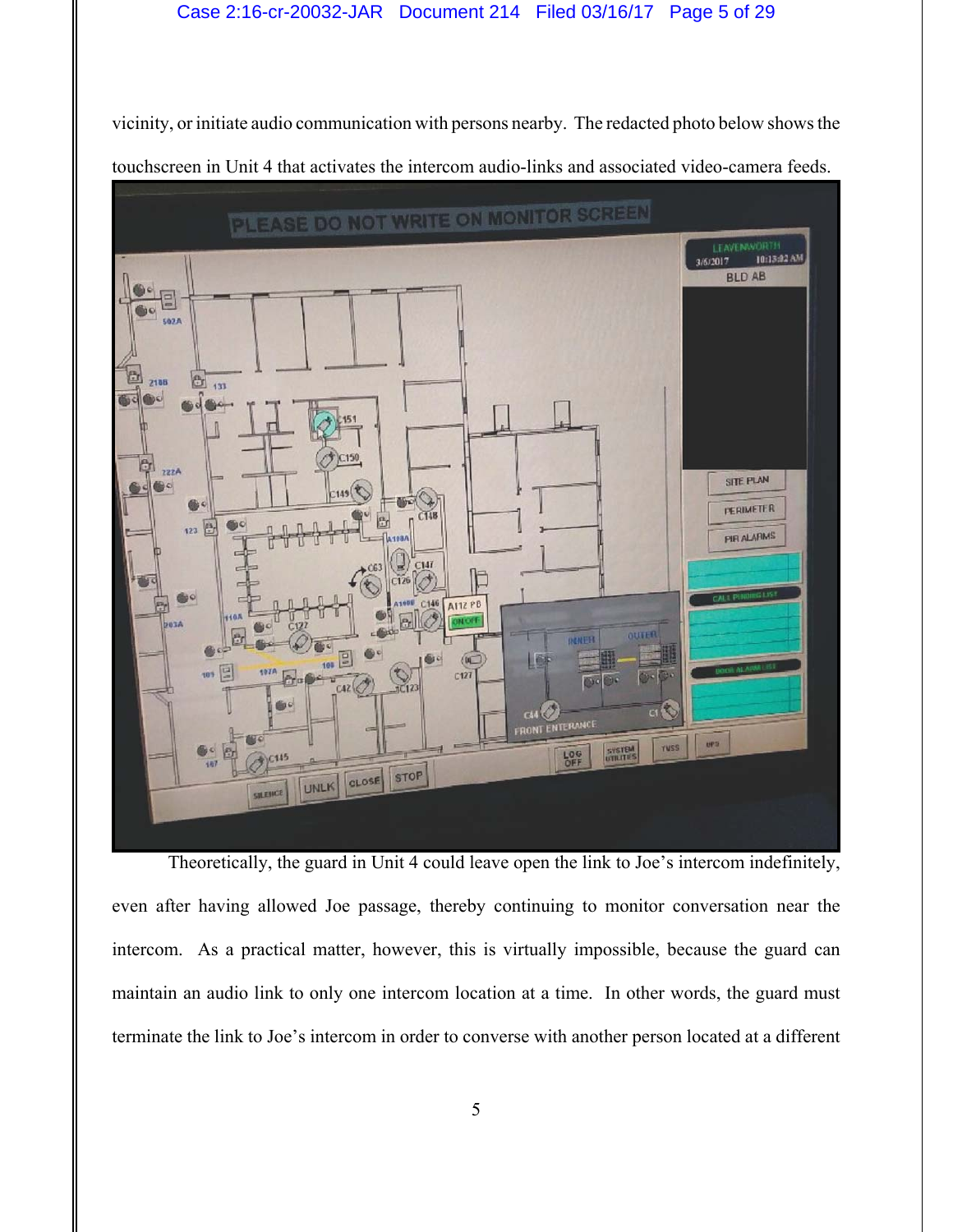#### Case 2:16-cr-20032-JAR Document 214 Filed 03/16/17 Page 6 of 29

intercom – and there are many dozens of intercom locations,<sup>4</sup> and a lot of individuals seeking passage through various prison doors and sally-ports. In practice, it is unusual for a guard to maintain an audio link to a given intercom for more than 10 seconds.<sup>5</sup>

It must also be noted there is no mechanism allowing for recording of intercom communications. Thus, the conversation that includes the passage request from Joe to the guard in Unit 4, and the guard's acknowledgment to Joe, is almost always very short, and always unchronicled.

## *• Intercoms in the Attorney-Client Meeting Rooms.*

CCA-Leavenworth has nine attorney-client meeting rooms. The workings of the intercom system connected to these meeting rooms is slightly different than the general system described

<sup>&</sup>lt;sup>4</sup> There are easily over 200 intercom locations throughout CCA-Leavenworth that Unit 4 controls. Some of these intercoms, however, are in the inmate housing units (known as Pods), and different Control Rooms co-control, and have primary responsibility for, answering these Pod intercoms. For example, Unit 7 co-controls the 20 intercoms in Pods J and K. Unit 4 retains sole control of about 50 intercoms that are outside of the Pods and control passage into, out of, and through all other areas of the facility.

<sup>&</sup>lt;sup>5</sup> During visits to Unit 4, the Special Master observed guards operate the computerized system that controls the intercoms, video cameras, and door-locks for the entire facility. The speed with which these guards connect and disconnect the intercoms, and change camera views, and unlock and re-lock doors, was remarkable. It was not unusual for Unit 4 to receive several intercom requests for passage at the same time, forcing the guards working the system to speak and to press various buttons with great dispatch.

The point is this: it is inconceivable that a Unit 4 guard would use intercoms to monitor conversations between attorneys and inmates in the attorney-client meeting rooms; the guards are, by necessity, moving their attention far too quickly to do so. Moreover, even if the guards could keep an audio-link open for more than a few seconds, the quality of the sound over the intercom is often quite poor. Specifically, while in Unit 4, the Special Master experimented with listening via intercom to conversations of assistants inside an attorney-client room, and about half of the conversation was unintelligible. Moreover, as discussed in footnote 7, prison guards know that monitoring attorney-client conversation is not allowed, even if it was technically possible.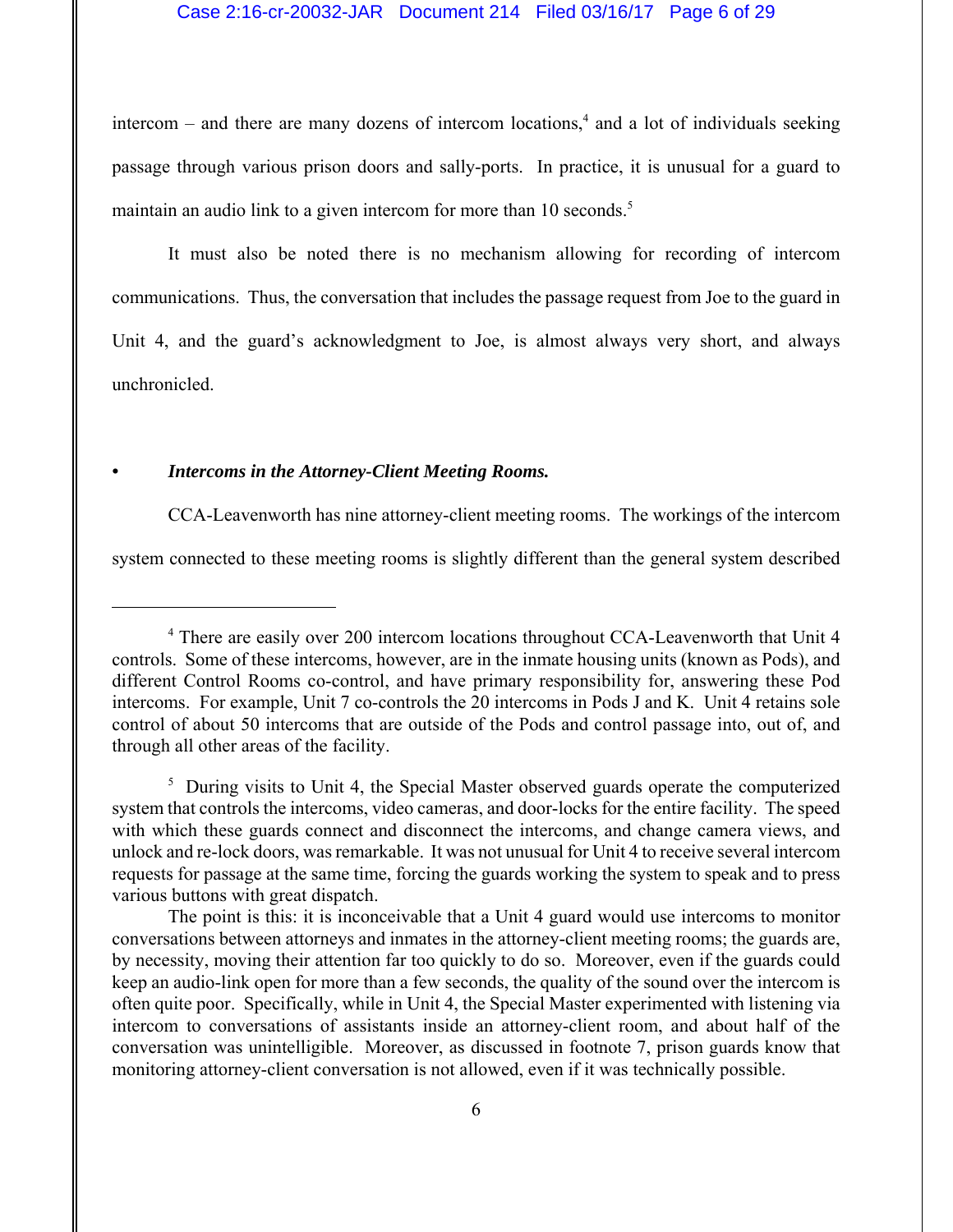#### Case 2:16-cr-20032-JAR Document 214 Filed 03/16/17 Page 7 of 29

above. Moreover, the intercom system connected to these meeting rooms changed in June or July of 2016. An historical description follows.

Before mid-2016, there were two separate intercom links – one connected only to attorneyclient meeting rooms 1 and 3, and another connected only to attorney-client meeting rooms 2 and 4-9. The intercoms in meeting rooms 1 and 3 were connected with Unit 4 as described above. If an attorney in one of these meeting rooms pressed the intercom button, a guard in Unit 4 would respond.

The intercoms in meeting rooms 2 and 4-9, however, were not connected to Unit 4; rather, they were connected to an intercom in CCA-Leavenworth's main lobby. Thus, if an attorney inside one of meeting rooms 2 or 4-9 pressed the intercom button, it was the guard in the main lobby who would respond, and not a guard in Unit 4.

In mid-2016, CCA-Leavenworth upgraded the intercoms in rooms 2 and 4-9, and also installed new, additional intercoms in meeting rooms 1 and 3. Thus, there is now an intercom in all nine attorney-client meeting rooms that connects with the main lobby. For some reason, however, CCA-Leavenworth did not remove from meeting rooms 1 and 3 the older intercoms that connect with Unit 4. Thus, meeting rooms 1 and 3 now each contain *two* intercoms, one connecting with the main lobby and one with Unit 4. This current situation is summarized in the following chart.

| Location                       | <b>Intercom Connections</b> | <b>Used for</b><br><b>Attorney Meetings?</b> |
|--------------------------------|-----------------------------|----------------------------------------------|
| Attorney-Client Meeting Room 1 | Main Lobby & Unit 4         | Yes                                          |
| Attorney-Client Meeting Room 2 | Main Lobby                  | <b>Yes</b>                                   |
| Attorney-Client Meeting Room 3 | Main Lobby & Unit 4         | Yes                                          |
| Attorney-Client Meeting Room 4 | Main Lobby                  | No                                           |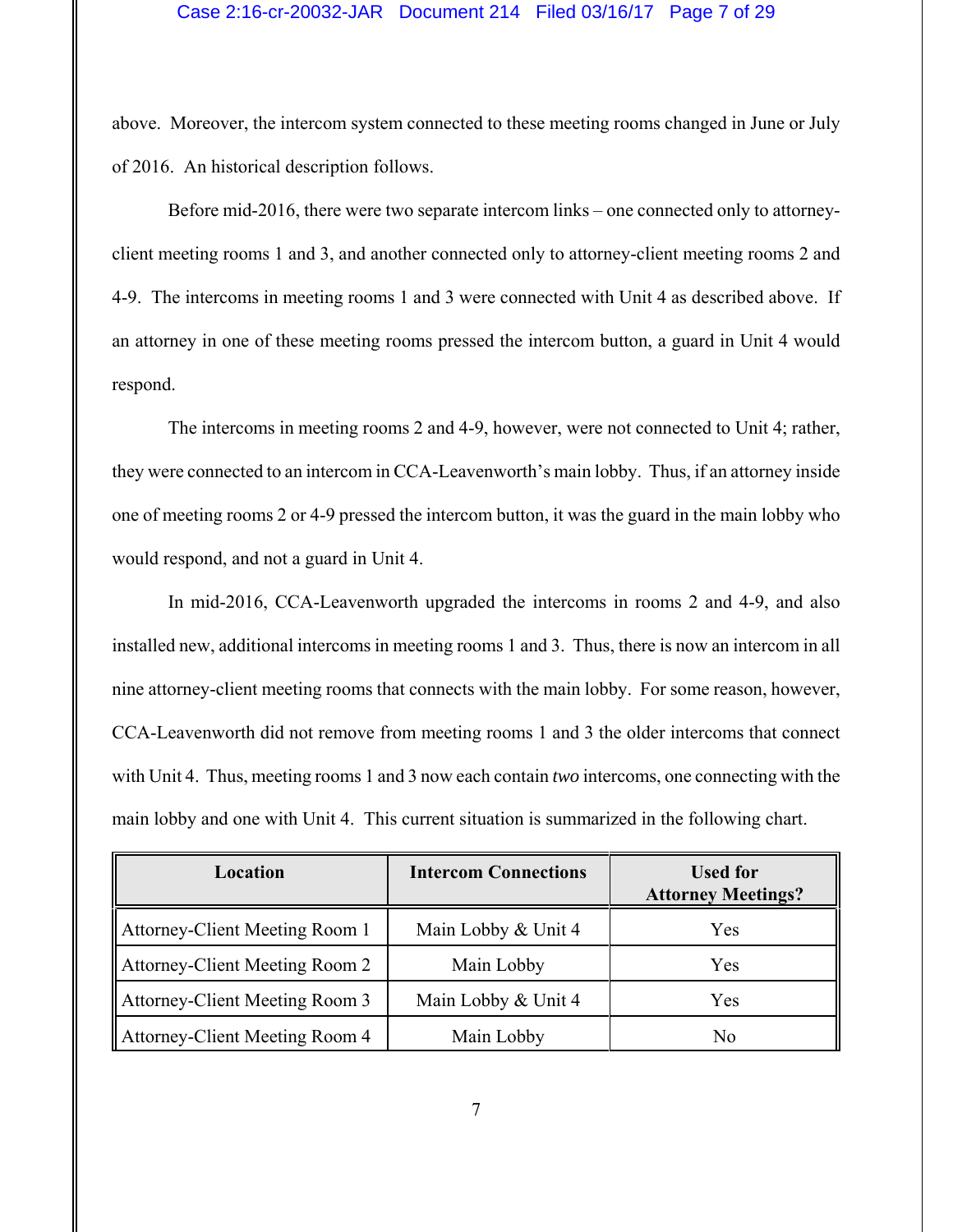| Location                       | <b>Intercom Connections</b> | <b>Used for</b><br><b>Attorney Meetings?</b> |
|--------------------------------|-----------------------------|----------------------------------------------|
| Attorney-Client Meeting Room 5 | Main Lobby                  | No.                                          |
| Attorney-Client Meeting Room 6 | Main Lobby                  | Yes                                          |
| Attorney-Client Meeting Room 7 | Main Lobby                  | Yes                                          |
| Attorney-Client Meeting Room 8 | Main Lobby                  | Yes                                          |
| Attorney-Client Meeting Room 9 | Main Lobby                  | Yes                                          |

The photo below shows the two intercoms in attorney-client meeting room 3; the Unit 4 intercom is on the left, and the lobby intercom is on the right.



The nine intercoms in the attorney-client meeting rooms that connect with the main lobby are less sophisticated than the two intercoms that connect with Unit 4. When an attorney presses a button on one of the nine intercoms that connect to the lobby, an icon flashes on a touchscreen in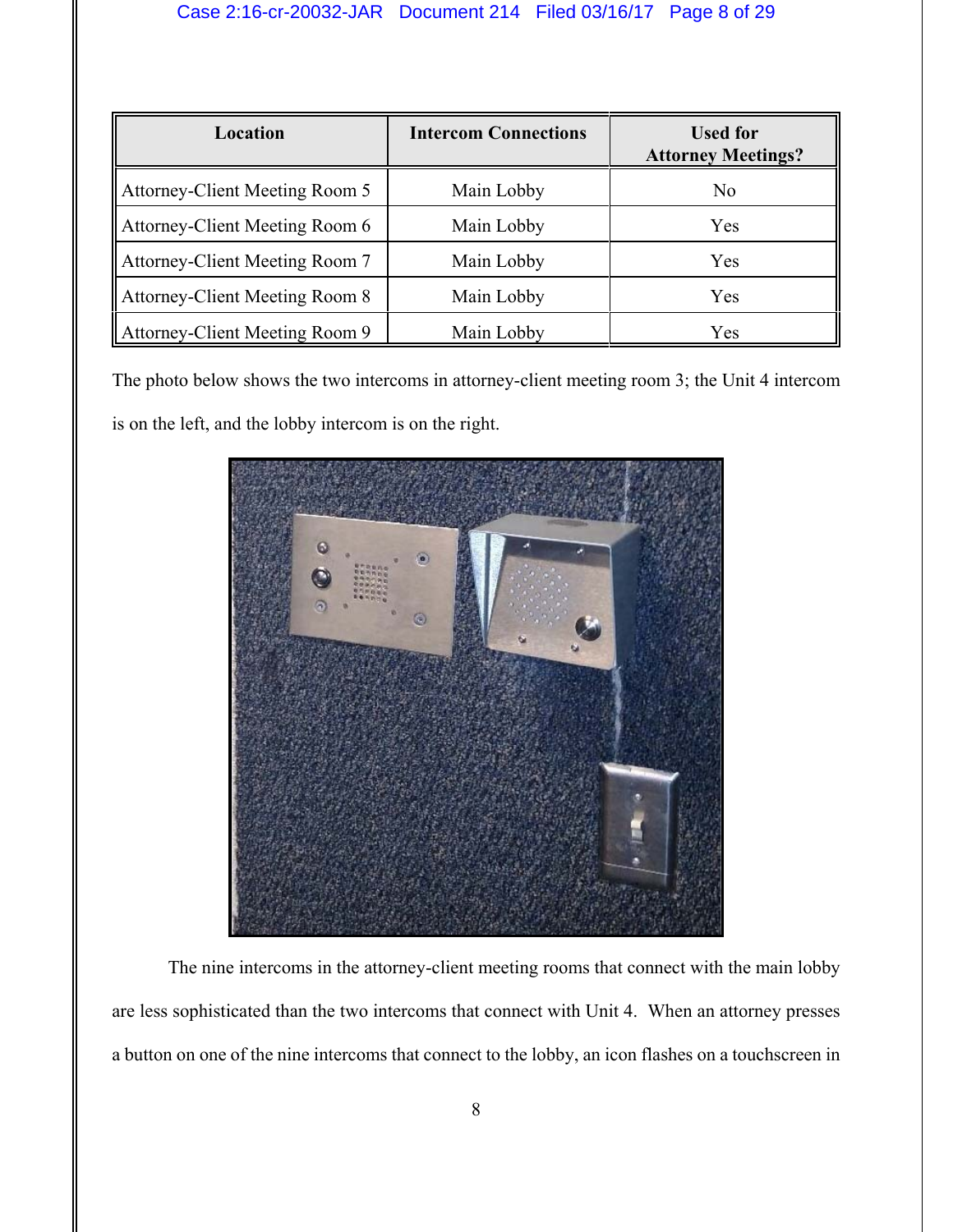#### Case 2:16-cr-20032-JAR Document 214 Filed 03/16/17 Page 9 of 29

the lobby – this is similar to the two intercoms that connect to Unit 4. But the guard in the lobby cannot then use the touchscreen to remotely unlock the door to the attorney-client meeting room; rather, the lobby guard must send an assistant to manually unlock the door. Also, the touchscreen in the lobby is not capable of displaying video from remote cameras;<sup>6</sup> all it does is show which intercom button was pressed, and allow activation of an audio link. The quality of the audio from the nine meeting room intercoms to the lobby, however, is better than from the two meeting room intercoms to Unit 4. The photo below shows the lobby touchscreen (on the right) and the microphone / speakers the lobby guard uses to communicate walkie-talkie-style over the intercom. The screen for the X-ray security scanner is on the left.



<sup>&</sup>lt;sup>6</sup> Pursuant to Court Order, video cameras inside the attorney-client meeting rooms were removed in August of 2016. The touchscreen in the lobby, however, has always been incapable of displaying video, unlike the touchscreen in Unit 4.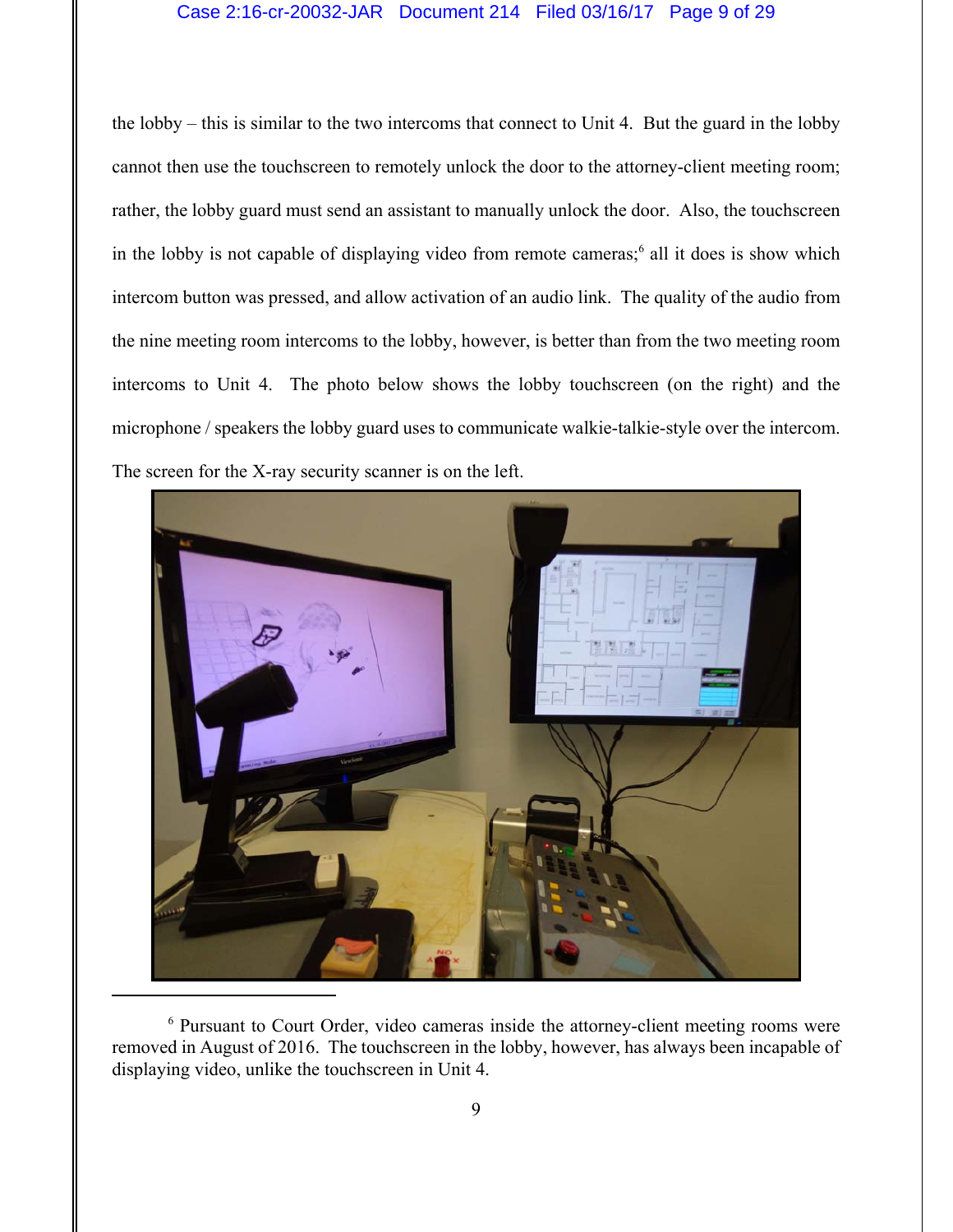#### Case 2:16-cr-20032-JAR Document 214 Filed 03/16/17 Page 10 of 29

As with the guards in Unit 4, it is theoretically possible for the guard in the lobby to leave open indefinitely an audio link to an intercom inside an attorney-client meeting room, thereby monitoring an attorney's conversation with an inmate. Again, however, doing so would be extremely impractical, for the simple reason that the lobby is a public space – everyone present would also be privy to the conversation. And, of course, the lobby guard is principally occupied with checking in visitors, scanning their bags with the X-ray security scanner, and so on.

A final note is that, like the two meeting room intercoms that connect to Unit 4, there is no mechanism allowing for *recording* of conversations between the nine meeting room intercoms that connect to the main lobby.

What all of this means is that the Special Master has found no evidence that any individuals used the intercom system at CCA-Leavenworth to monitor or record conversations between attorneys and inmates in the attorney-client meeting rooms.7

## • **Inmates Who Confer With Their Attorneys Using CCA's Own Telephones (as opposed to Securus Telephones) Do Not Have Private Conversations.**

Inmates at CCA-Leavenworth are provided with a total of 121 pay-telephones. The inmates can use these telephones to contact individuals outside the prison, including their attorneys. Pursuant to contract, the hardware and software for these pay-telephones is installed and maintained

<sup>&</sup>lt;sup>7</sup> It should go without saying, but the Special Master adds that all prison guards and other CCA-Leavenworth personnel with whom he spoke, including lobby guards and Unit 4 guards, stated they knew it was inappropriate to listen to attorney-client conversations, had never done so, and had never seen any other persons attempt to do so. The discussion above makes clear that, even if, *contrary to consistent witness statements*, an individual attempted to use the intercom system to listen to communications taking place in an attorney-client meeting room, it would be extremely difficult to succeed.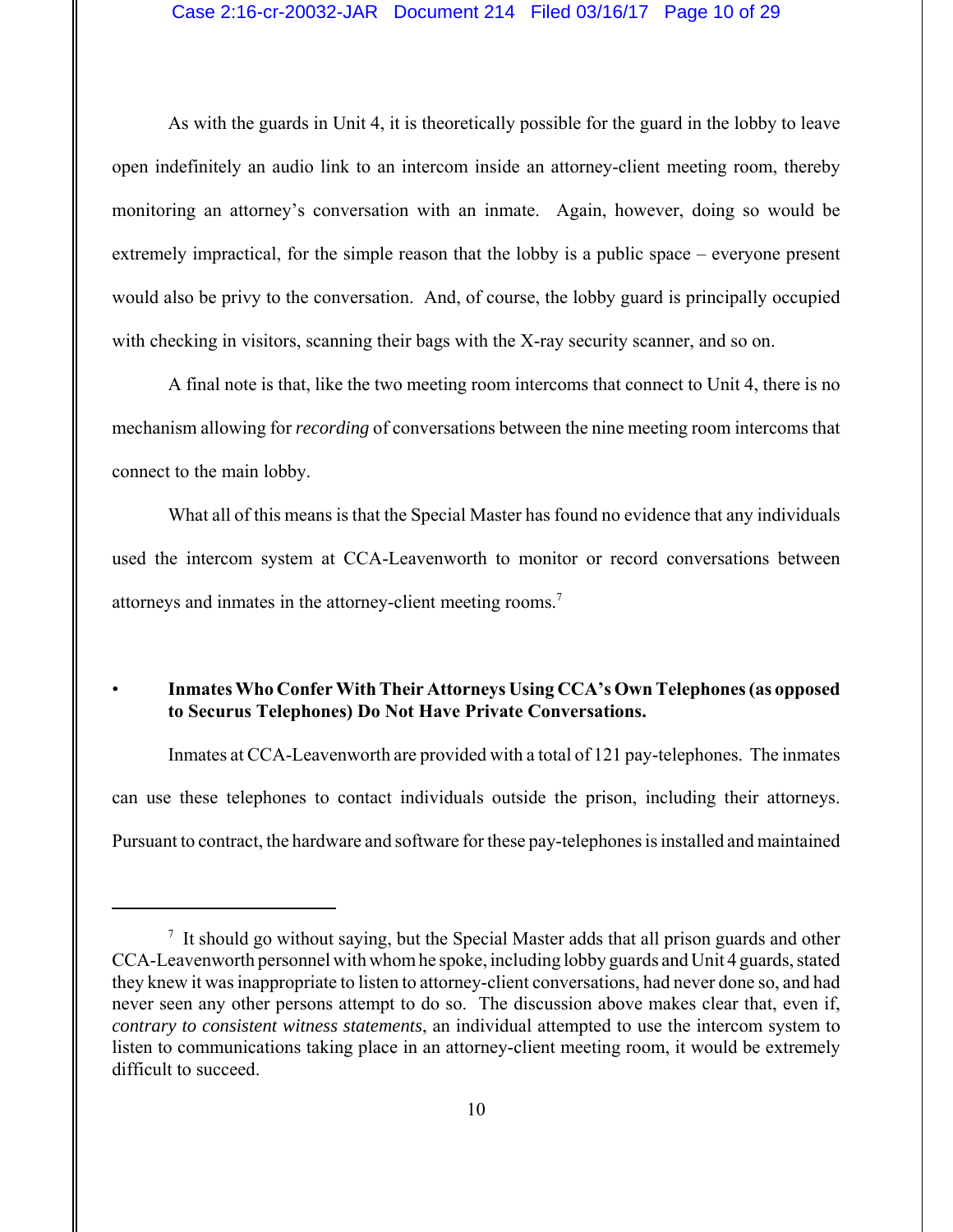#### Case 2:16-cr-20032-JAR Document 214 Filed 03/16/17 Page 11 of 29

by Securus. Normally, any call made by an inmate on a Securus telephone is recorded. As discussed further below, however, telephone numbers belonging to attorneys may be designated as "Private;" Securus is supposed to refrain from recording calls to these "Private" numbers.

For various reasons, some attorneys prefer their inmate-client not use the Securus telephones located in the inmate housing Pods, so they contact CCA-Leavenworth to arrange for the inmate to use a CCA telephone instead of a Securus telephone. When this occurs, a prison guard, known as a Unit Team Manager, allows the inmate to use a CCA telephone located in a Unit Team Office. The redacted photo below shows the CCA telephone available in the Unit Team Office.



The inmate, however, is normally not left alone in the Unit Team Office; rather, *for valid security reasons*, the Unit Team Manager remains in the Office with the inmate during the call. Thus, even though the CCA telephones in the Unit Team Offices are not remotely monitored or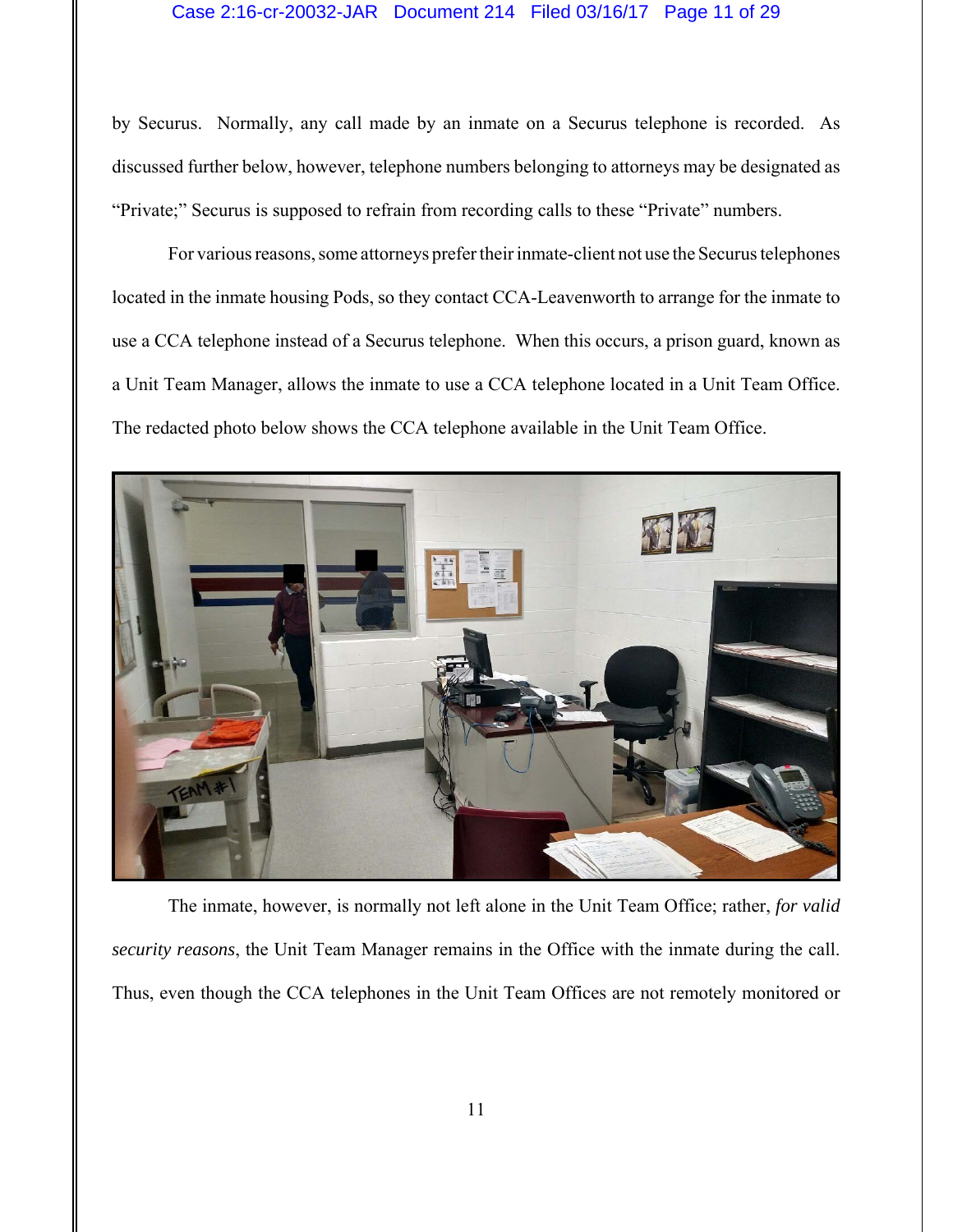recorded,<sup>8</sup> it cannot be said that an inmate using one of these CCA telephones enjoys a truly private conversation – the Unit Team Manager can hear at least the inmate's side of the call.

# • **The Inmate Video-Teleconference Option at CCA-Leavenworth Has No Monitoring or Recording Capacity.**

In addition to (1) the Securus pay-telephones in the inmate housing Pods, and (2) the CCA telephones in the Unit Team Offices, there is one other mechanism inmates can use to communicate with outsiders – CCA-Leavenworth also has (3) a Polycom Videoconferencing Telephone.<sup>9</sup> Known simply as a "Polycom," this device resides in attorney-client meeting room 3 and allows an inmate to engage in a video-teleconference with persons outside the prison.

For the video-teleconference to work, the inmate's call must be connected to a similar Polycom, or to a computer that has Polycom software. Thus, inmates in CCA-Leavenworth have communicated via the Polycom with: (a) attorneys using a similar Polycom located in Room 653 in the Kansas City United States District Court House; (b) probation officers using a similar Polycom located in the Probation Office within the Kansas City Court House; and (c) attorneys using software-enabled computers in their own offices. Inmates are only allowed to *receive* incoming video-teleconference calls on the Polycom, not to make outgoing calls.

The photos below show the Polycoms in attorney-client meeting room 3 (on left) and in Room 653 of the Kansas City Court House (on right).

<sup>&</sup>lt;sup>8</sup> Counsel for CCA-Leavenworth confirmed the facility does not have the ability to monitor or record calls made using CCA's own telephones.

 $9$  The formal name for the device is "Polycom RealPresence Videoprotect 500," and it is also marketed as the "Judiciary Secure Unit." The Polycom in CCA-Leavenworth's attorney-client meeting room 3 is owned by this United States District Court.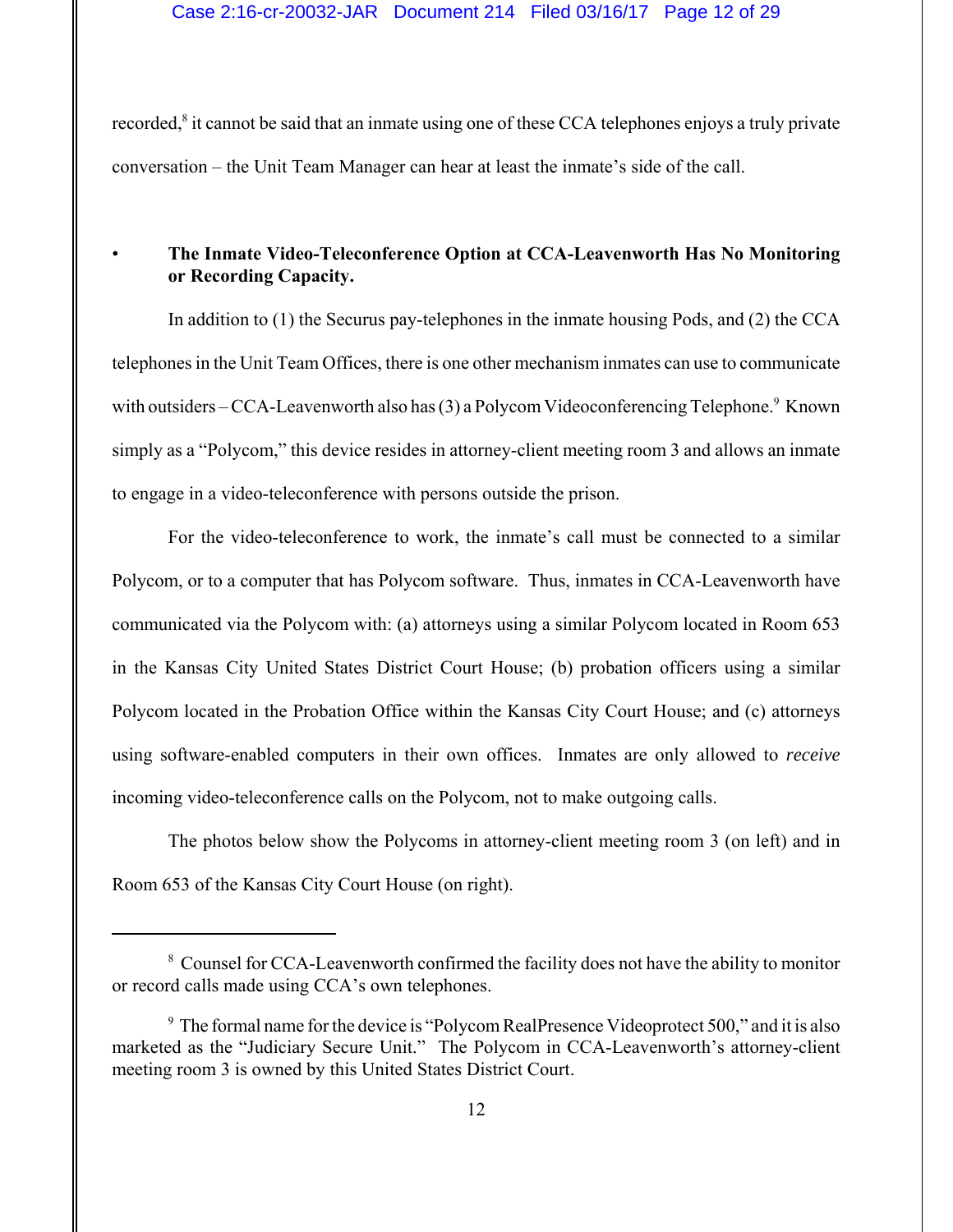



In order for an attorney to use the Polycom to speak with an inmate-client at CCA-Leavenworth, the attorney must pre-arrange an appointment. At the appropriate time, the inmate is brought to attorney-client meeting room 3 and the incoming call is received on the Polycom.

Notably, the inmate is normally left alone in the meeting room during the videoteleconference. Unlike when an inmate uses a CCA telephone in a Unit Team Office, with the Unit Team Manager standing by, an inmate using the Polycom is not chaperoned and can have an entirely private conversation. Further, the Polycom in CCA-Leavenworth does not have any mechanism that would allow an outsider to monitor or record the conversation.<sup>10</sup>

<sup>&</sup>lt;sup>10</sup> The Special Master confirmed this fact with Court personnel who oversaw purchase and installation of the Polycoms.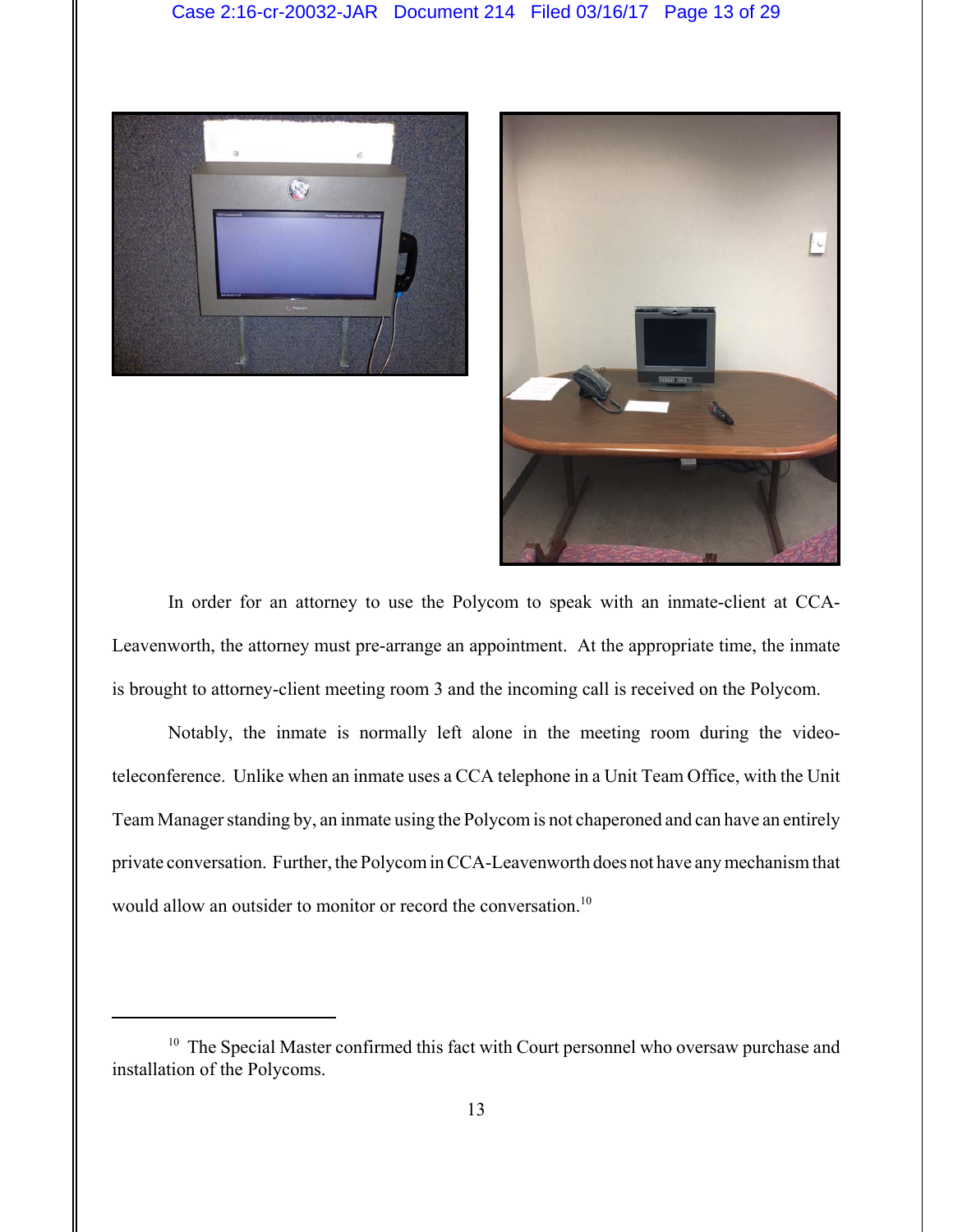#### • **Calls Made by Inmates on Securus Pay-Telephones Can Be Monitored and Recorded.**

The Securus telephone system normally records all telephone calls made by inmates from Securus phones. These recorded calls are preserved for some period of time, during which a person with access to the Securus Call Platform may, among other things: (1) extend the time the call is preserved on the Securus system; (2) listen to the recorded call; and/or (3) download the call, thereby preserving it outside of the Securus system.<sup>11</sup> If downloaded, a call can be shared with other individuals who do not have direct access to the Securus system. Thus, for example, a guard at CCA-Leavenworth with access to the Securus system can: (a) locate and download all recorded telephone calls made by inmate John Doe between January 1-10, 2017; (b) locate and download all recorded telephone calls made by any inmate between January 1-10, 2017 to telephone number 913- 555-5555; and (c) then transmit all of these recorded telephone calls to a law enforcement officer.<sup>12</sup>

The example above discusses the circumstance that inmate phone calls may be *recorded* and then listened to *at a later time*. The Special Master also examined whether calls made on Securus telephones may be *monitored live*, as they occur. The Securus system does allow for live monitoring. Specifically, a person who has access to the Securus Call Platform can: (1) view a list of all calls currently in progress; (2) listen live to an ongoing call; and (3) remotely terminate an

 $11$  Pursuant to request, CCA gave the Special Master access to its Securus Call Platform, which allows the Special Master to, among other things: (1) view lists of all calls made by inmates, with details regarding recipient, time of call, duration, and so on; (2) identify when and whether CCA marked a recipient's telephone number as "Private," so that it should not be recorded; (3) livemonitor an ongoing inmate call (unless the telephone number the inmate called was marked "Private"); (4) listen to any calls that were earlier recorded; and (5) determine whether anyone at CCA or Securus listened to or downloaded recorded calls (and if so, who did so).

 $12$  As discussed below, the Special Master has identified numerous real-life examples of this sort of event. The Special Master has requested (but not yet fully received) from CCA-Leavenworth and from the OUSA documents that would disclose details of these occurrences.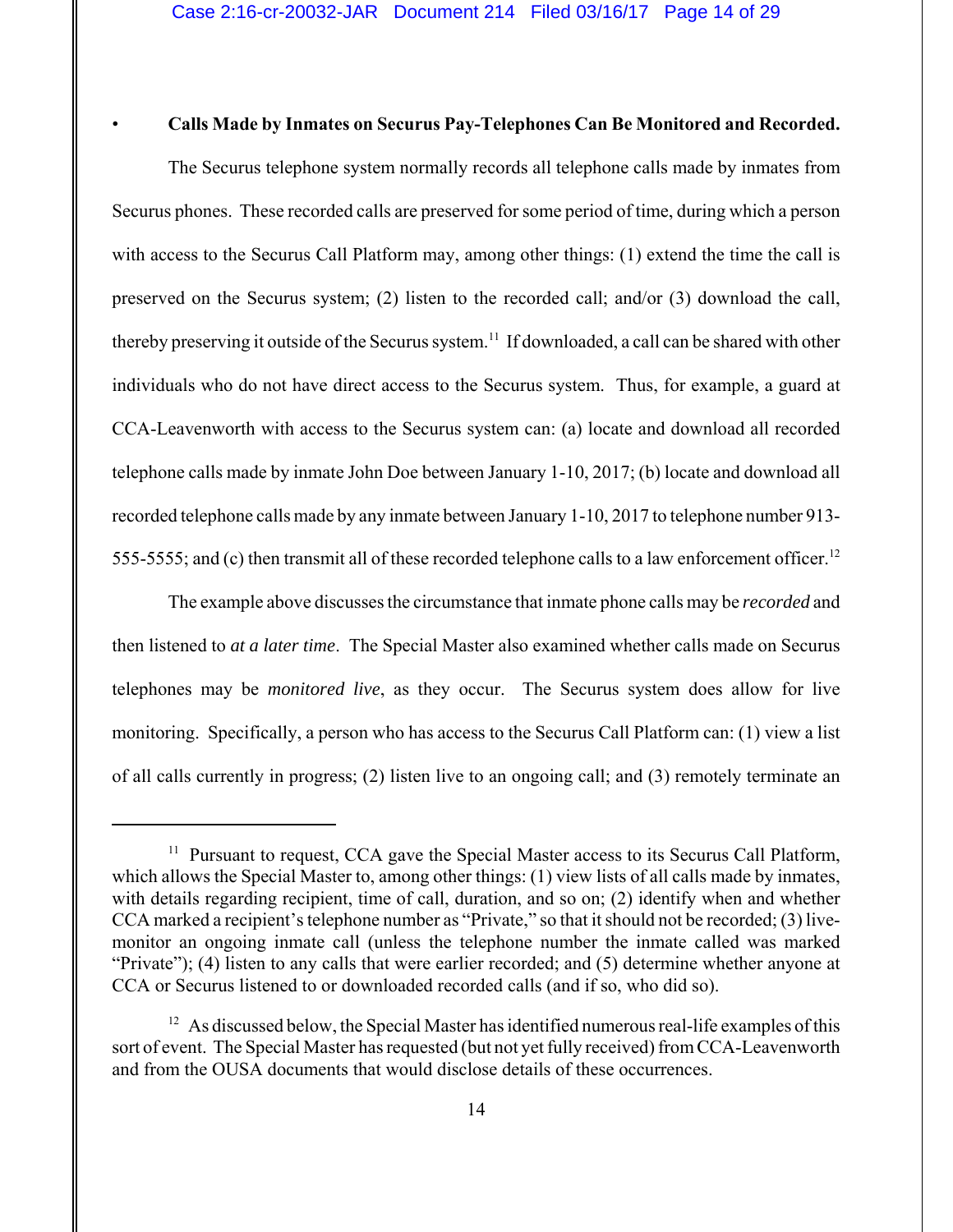ongoing call. The Securus database maintains information regarding the monitoring of inmate calls, including the date, who monitored it, and so on.

The Special Master has requested from Securus, but not yet received, a spreadsheet setting out detailed information regarding inmate calls that were monitored. Accordingly, the Special Master will set out findings of fact in a future Report addressing the extent to which attorney-inmate calls were monitored.

## • **Calls Made by Inmates on Securus Pay-Telephones are Recorded, Sometimes Even After the Recipient's Telephone Number Has Been Marked "Private."**

As noted above, CCA-Leavenworth provides its inmates with a total of 121 Securus Pay-Telephones, which inmates can use to make calls to individuals outside the prison. Inmates are warned that their calls on these Securus phones may be recorded. This warning is delivered several different ways.

First, when inmates are initially received at CCA-Leavenworth, they are presented with an "Intake Booking Packet." This Packet includes about eight forms, which the inmates must review and sign. One of these forms is titled "MONITORING OF INMATE/DETAINEE TELEPHONE CALLS." This form states:

Corrections Corporation of America reserves the authority to monitor (this includes recording) conversations on any telephone located within its institutions, said monitoring to be done to preserve the security and orderly management of the institution and to protect the public. An inmate's use of institutional telephones constitutes consent to this monitoring. A properly placed phone call to an attorney is not monitored. You must contact your unit team to request an unmonitored attorney call.

I have read or had read to me (cross out one) the above notification on the monitoring of inmate telephone calls. I understand that telephone calls I make from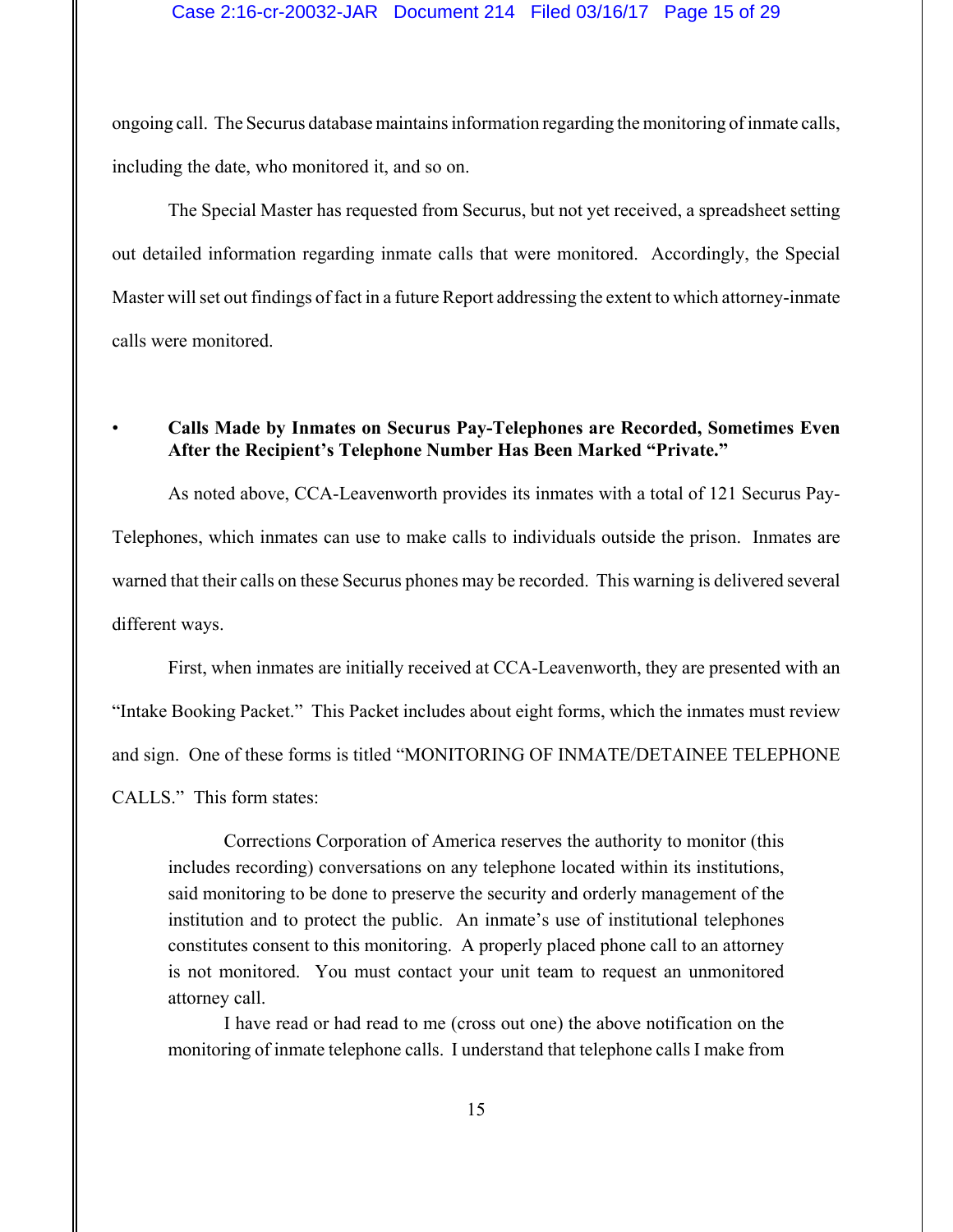institution telephones may be monitored and recorded.

Government exhibit 1.<sup>13</sup>

Second, within a few days of arrival at CCA-Leavenworth, inmates are issued an "Inmate

Handbook." The Handbook states:

**Access to telephone**: Telephones are provided for inmates/detainees in the housing unit dayroom. Dayroom telephones are subject to monitoring. \* \* \* Procedures for telephone use include:

\* \* \*

6. Your attorney may request of our facility that calls to their office not be recorded to ensure Attorney/Client privilege. They may request this by way of sending CCA/LDC a fax on their office letterhead. This request must include contact information and signature. They may fax it to (913)727-2231. **IT IS YOUR RESPONSIBILITY TO ENSURE THAT YOUR ATTORNEY IS AWARE OF THIS PROCEDURE; THEIR TELEPHONE CALLS ARE SUBJECT TO BEING RECORDED IF THEY DO NOT REQUEST THEY BE RESTRICTED**.

<sup>&</sup>lt;sup>13</sup> See generally the testimony of Laurie Harrison, hearing tr. at  $102-115$  (Sept. 17, 2016), discussing the intake booking packet and the inmate handbook. As noted earlier in this Report, despite the suggestion in this form, inmate calls to attorneys made from the Unit Team Office are not truly "unmonitored."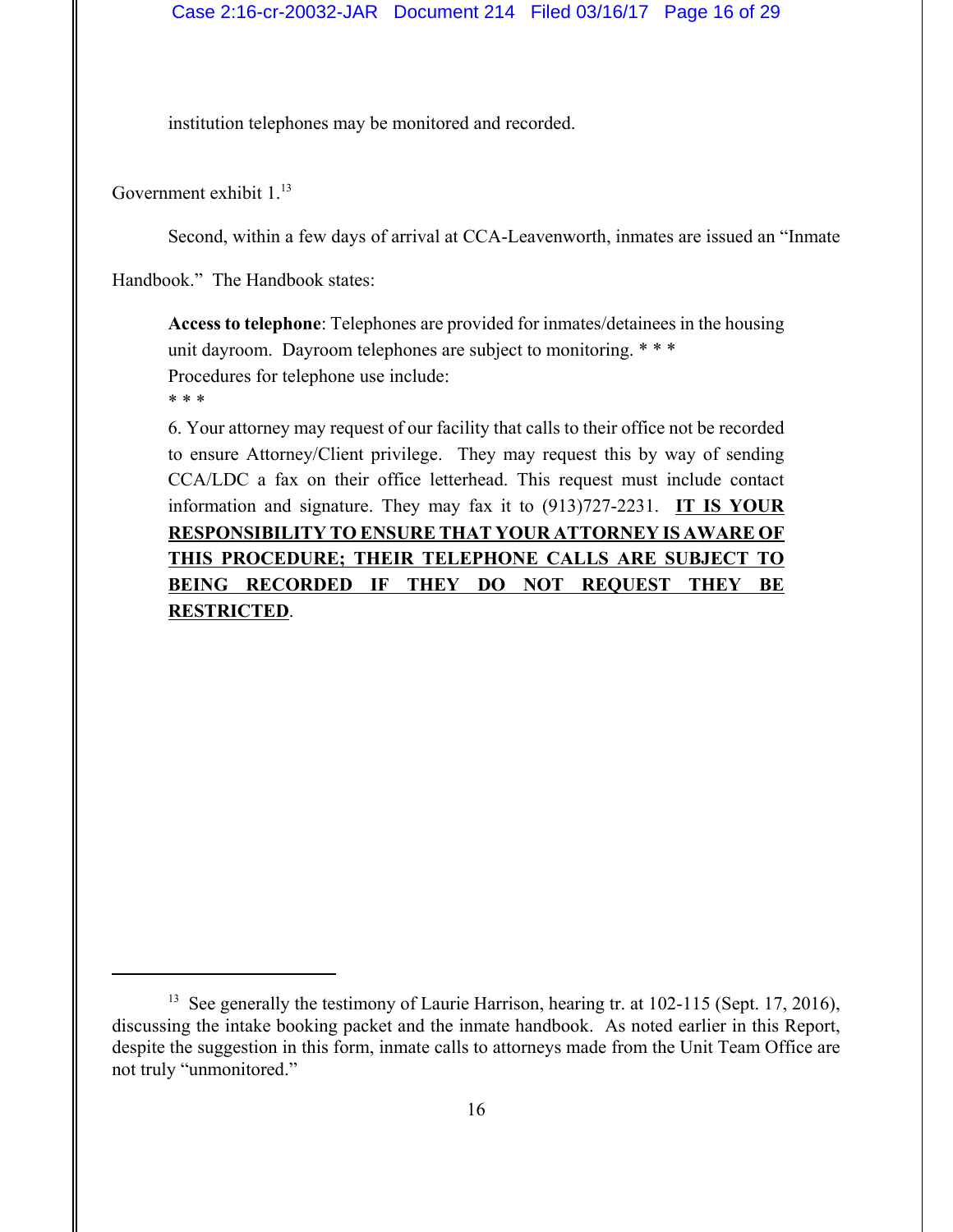Government exhibit 2 (emphasis in original). $^{14}$ 

Third, there is a small sign on each Securus telephone entitled "Dialing Instructions." Among other things, this sign states: "Calls are subject to monitoring and recording." *See* government exhibits 4, 5, & 6 (photographs of Securus telephones; some, but not all, of the Securus telephone signs set out the same warning in Spanish).

Fourth, CCA has posted its own signs near at least some of the Securus telephones. One example is an engraved plastic sign that says "ALL CALLS MAY BE RECORDED/MONITORED." *See* government exhibit 3 (photograph of sign, which also sets out the same warning in Spanish).

The photos below show Securus phones and associated signage in CCA-Leavenworth's G-Pod.

It is unclear to what extent the newer "Attorney Verification Form" procedure supercedes the requirements set out in the Inmate Handbook.

<sup>&</sup>lt;sup>14</sup> In early 2017, CCA-Leavenworth amended its procedures regarding attorney-client telephone calls. Inmates are now given an "Attorney Verification Form," on which they can list their attorneys' names, addresses, and telephone numbers. The Form explains:

Attorney telephone calls can be placed through the inmate telephone system. Telephone calls between inmates and their attorneys are privileged and should not be recorded or monitored. To ensure attorney telephone calls placed on the inmate telephones in the units are not recorded and monitored, inmates must submit all attorney telephone numbers for authorization. The attorney information will be verified for accuracy. If the attorney telephone number is verified as a valid attorney, the attorney telephone number will be marked within the inmate telephone system as "privileged/do not record."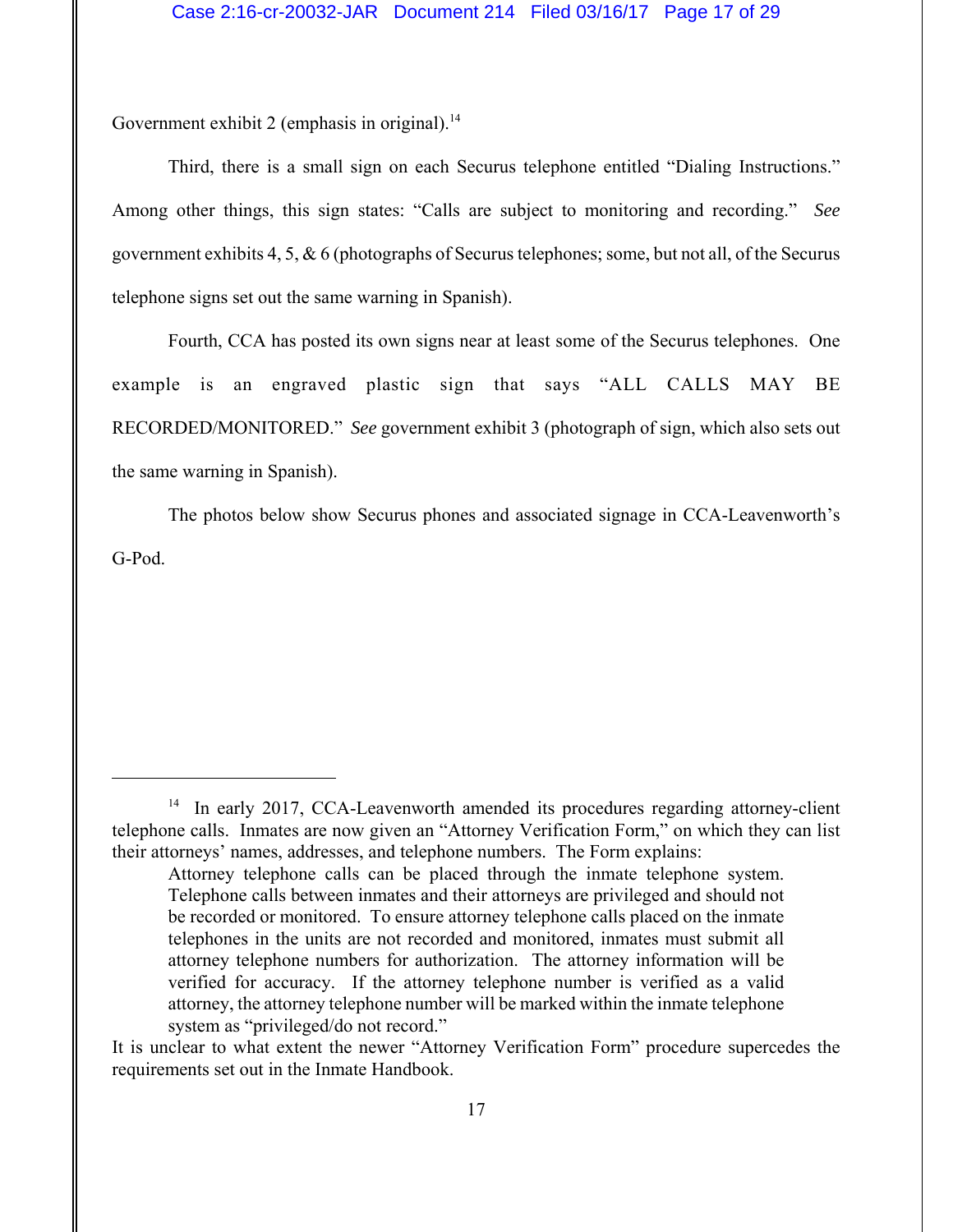# Case 2:16-cr-20032-JAR Document 214 Filed 03/16/17 Page 18 of 29







18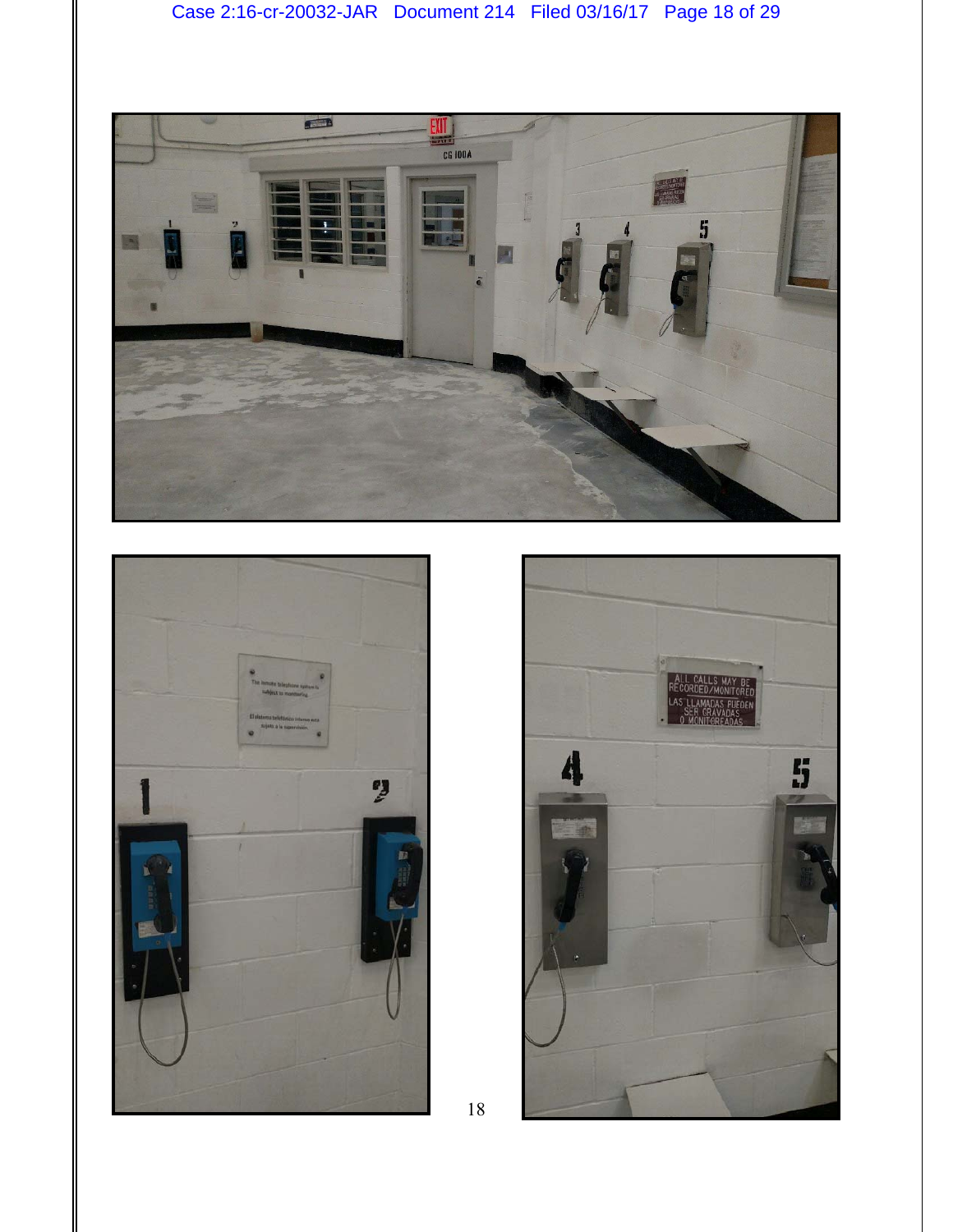



And fifth, the Securus telephones play a pre-recorded message when an inmate makes a call. Specifically, when a recipient answers an inmate's call from a Securus telephone, the following message is played automatically:

Hello. This is a prepaid collect call from [inmate's self-recorded name], an inmate at CCA-Leavenworth Detention Center. This call is subject to recording and monitoring. To accept charges, press 1. To refuse charges, press 2. If you would like to permanently block your number from receiving calls from this facility, press 6. For balance and rate quotes, press 7.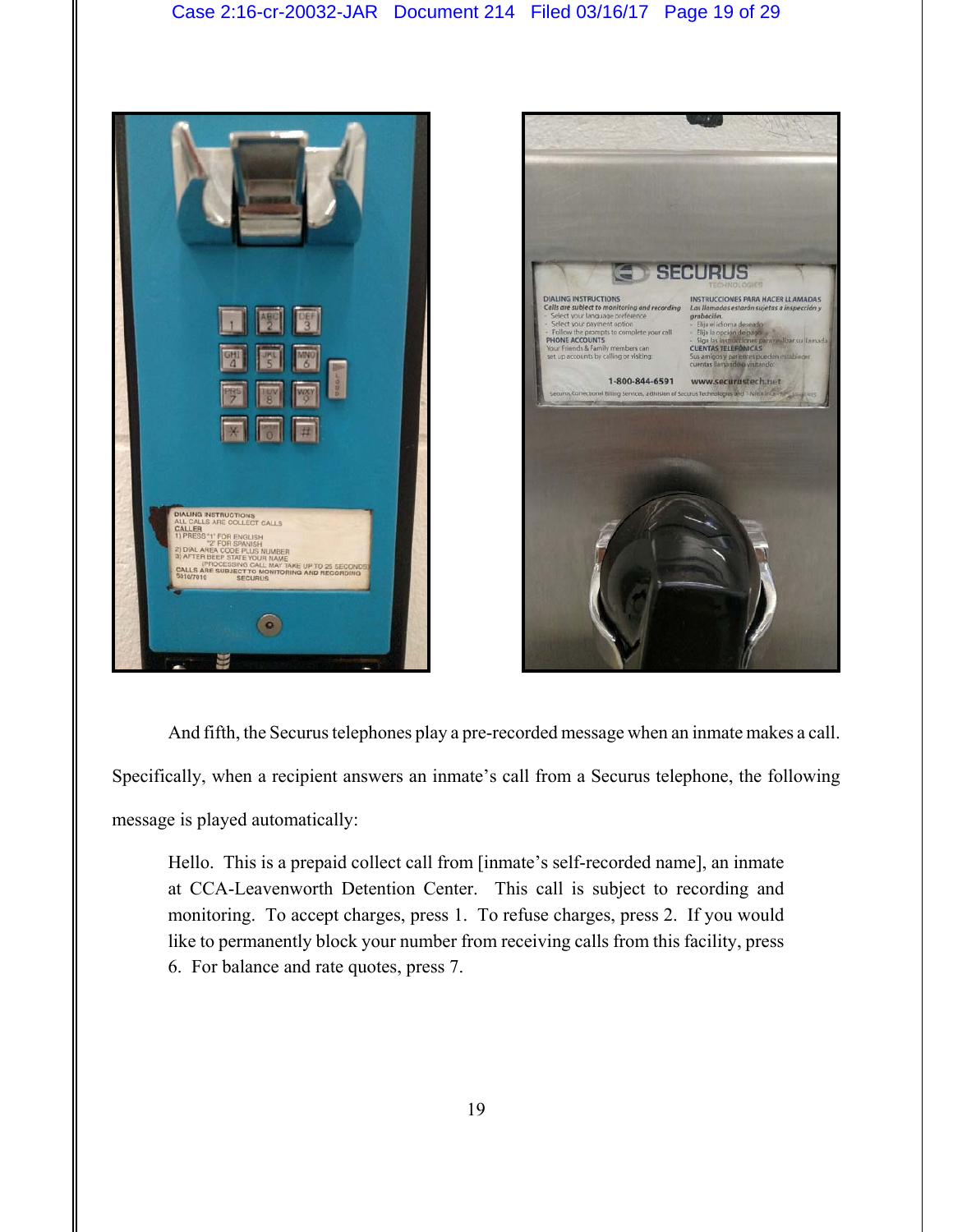This message is audible to both the call recipient and the inmate.<sup>15, 16</sup>

The Securus telephone system allows individual telephone numbers to be designated as: (1) "Blocked," so that a call from CCA-Leavenworth will not be connected to that number; or (2) "Private," so that a call to that number will not be recorded.<sup>17</sup> It is CCA-Leavenworth, not Securus,

 $16$  In addition to using the Securus Call Platform to listen to the pre-recorded message that accompanies previously-recorded inmate calls, the Special Master also used Securus telephones inside CCA-Leavenworth to listen "live" to the pre-recorded message. The Special Master placed calls from these Securus telephones to numbers that were and were not marked "Private." For calls made to numbers marked "Private," it appeared the pre-recorded message did *not* state the call may be monitored or recorded. For calls made to numbers not marked "Private," the pre-recorded message was sometimes the one detailed in the text above (stating the call may be monitored or recorded), and sometimes instead only asked the called party whether she wanted to set up an account to pay for and receive future calls – the call itself was never actually connected. Partly because of lack of time, the Special Master was unable to come to a full understanding of which prerecorded message was played for which type of phone call. The Special Master has asked Securus to provide a "message script catalog" that answers this question.

<sup>17</sup> Various CCA documents refer to designating an attorney's telephone number as "restricted," "privileged," "private," or some other term. The Securus Call Platform uses the designation "Private," so the Special Master does also.

<sup>&</sup>lt;sup>15</sup> The pre-recorded message is slightly different, depending on whether the inmate calls collect or uses a prepaid calling card, but the statement that the "call is subject to recording and monitoring" is the same. If the inmate earlier chose to hear dialing instructions in Spanish, the prerecorded message is played in Spanish. The Special Master transcribed the pre-recorded message above from a random inmate's outgoing call made on February 21, 2017.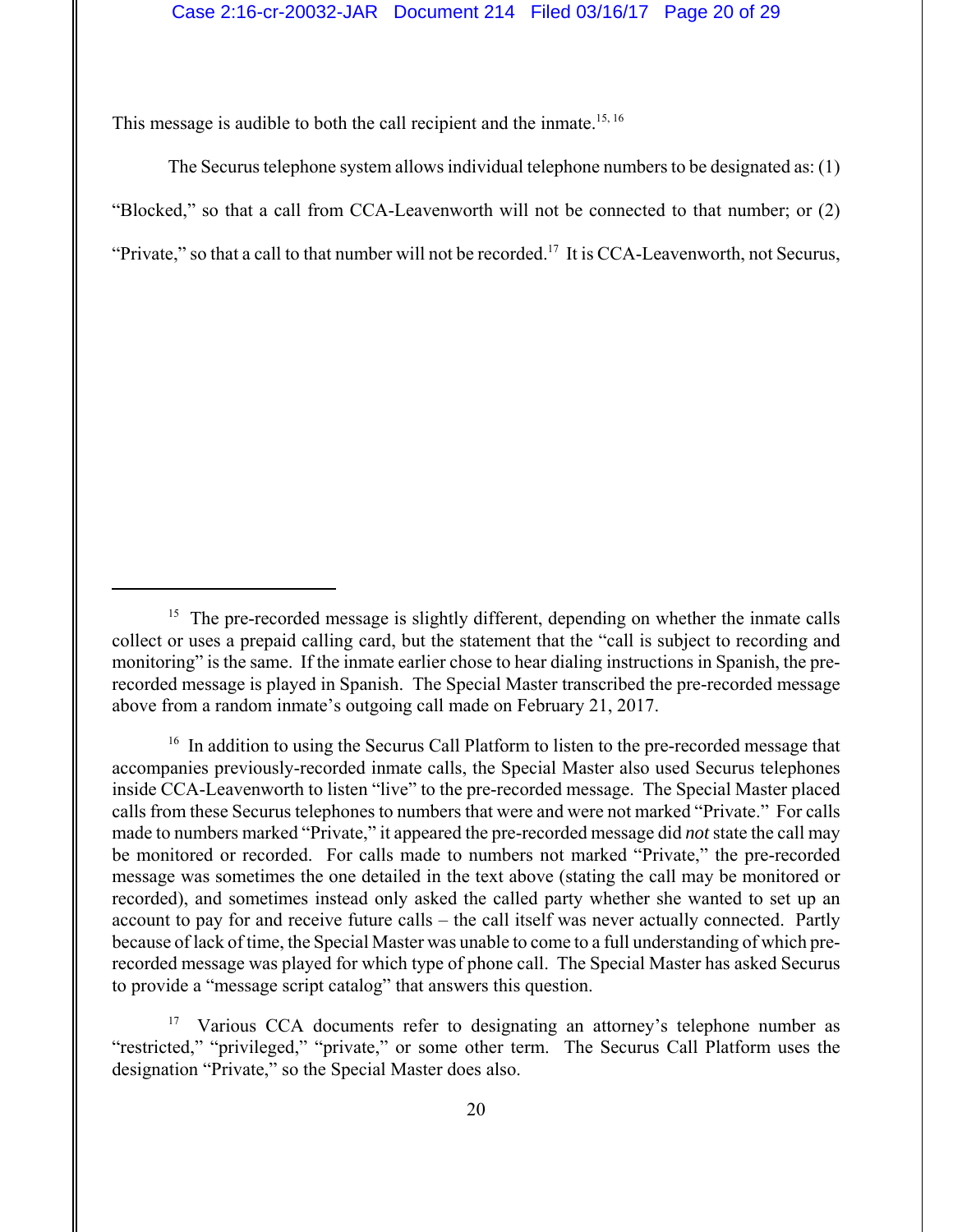#### Case 2:16-cr-20032-JAR Document 214 Filed 03/16/17 Page 21 of 29

that applies these designations.<sup>18</sup> The Special Master's review of Securus Data<sup>19</sup> reveals, however, that the designation of a telephone number as "Private" does not necessarily prevent calls to that number from being recorded or listened to. This is true for two reasons.

First, if a telephone number is marked "Private," that does not work to erase, or otherwise change the status of, any *previously-recorded* calls made to that number. Thus, the following sequence of events could occur: (1) an inmate calls his attorney and the call is recorded; (2) the attorney's number is *later* marked as "Private;" and (3) someone then listens to the earlier-recorded call. The Special Master refers to this type of recorded call as a "Status-Change Call." Review of the Securus Data shows that, between November 26, 2012 and December 15, 2016, the Securus Call

<sup>&</sup>lt;sup>18</sup> In other words, as a general matter, Securus provides the telephone hardware and software, and CCA-Leavenworth then uses the software to control, among other things, which calls are not recorded. When CCA-Leavenworth receives a request that a telephone number be marked "Private," it sometimes uses a third-party administrator known as Praeses to: (1) confirm the number belongs to an attorney, and (2) designate the number as "private" in Securus's system.

 $19$  Securus provided to the Special Master several spreadsheets containing data regarding certain calls made by inmates at CCA-Leavenworth. In this Report, the Special Master refers to the information contained in these spreadsheets as "Securus Data."

Notably, the Securus Data do *not* list all calls from CCA-Leavenworth inmates that were recorded and are still in Securus's database. There are probably millions of such calls. Rather, the Securus Data provided to the Special Master includes only those calls that: (1) were recorded, (2) are still in Securus's database, *and* (3) were later "selected" in some way. "Selected" generally means: (a) downloaded by a CCA-Leavenworth employee for the purpose of being listened to by a law enforcement officer, and/or a government attorney; or (b) downloaded by a Securus employee in response to a subpoena, which may have been issued by a government attorney or by defense counsel. The Securus Data itself denominates this selecting activity as "save to folder," "playback," or "CD burning."

The Securus Data contains a total of about 182,084 telephone calls. Of course, the great majority are calls from inmates to friends and loved-ones, not to attorneys. Also, the Securus Data includes very short calls where nothing meaningful occurred, such as calls where: (1) the recipient refused the call after hearing the Securus pre-recorded message; (2) the recipient attempted to join a third party to the call, which normally leads to immediate call termination; or (3) the inmate terminated the call after learning the intended recipient was not present (such as when a receptionist answers the phone and informs the inmate his attorney is unavailable).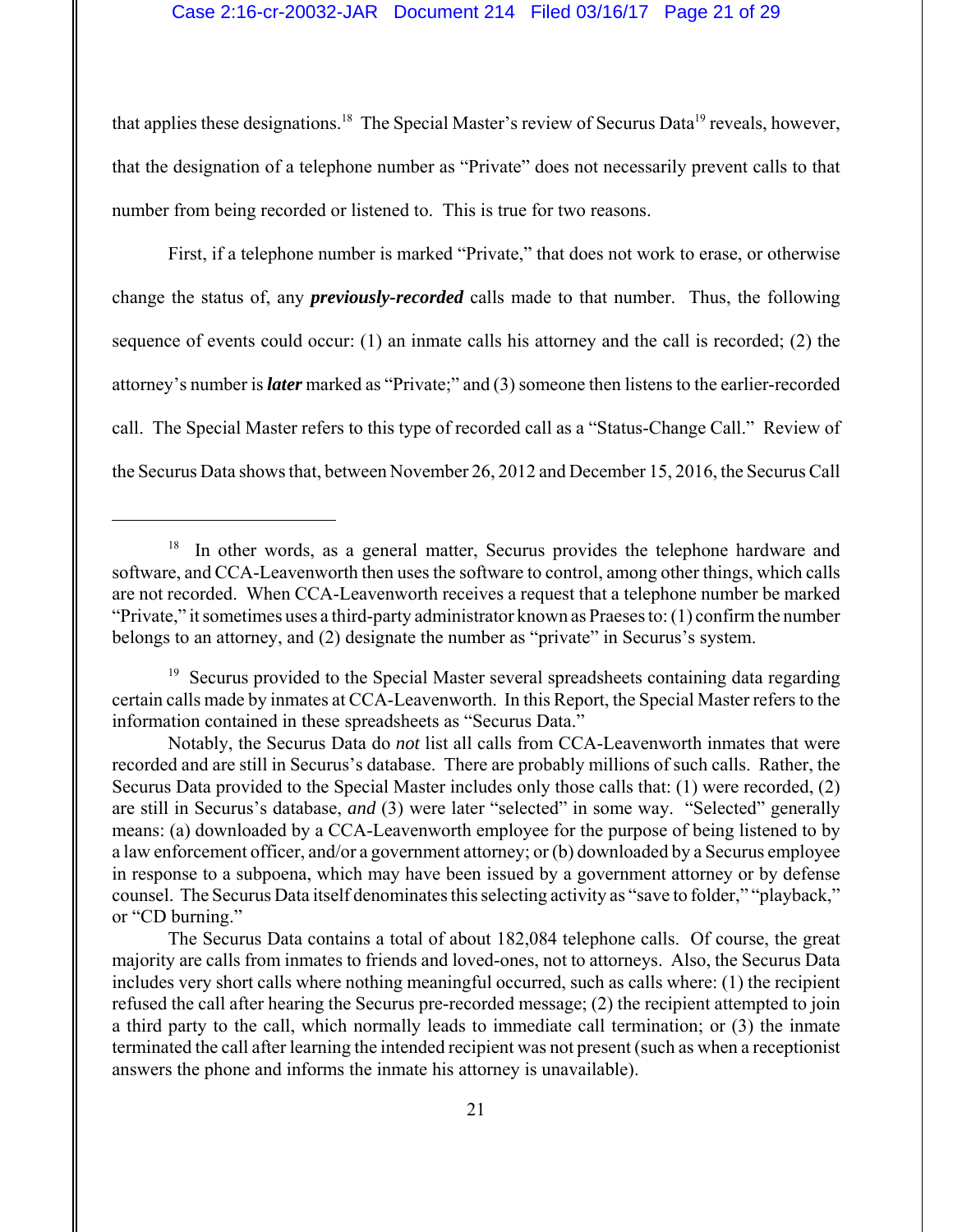Platform was used to access about 134 inmate Status-Change Calls.

Second, even though a telephone number is marked "Private," that designation apparently does not always work to prevent even *subsequent* calls to that number from being recorded. Thus, the following sequence of events could occur: (1) the attorney's number is marked as "Private;" (1) an inmate later calls his attorney and the call is recorded; and (3) someone then listens to the recorded call. In other words, marking an attorney's telephone number as "Private" does not always guarantee that calls to that number will not thereafter be recorded. The Special Master refers to this type of recorded call as a Private-But-Recorded Call. Review of the Securus Data shows that, between November 26, 2012 and December 15, 2016, the Securus Call Platform was used to access about 54 Private-But-Recorded Calls.20

It is not clear why there are any Private-But-Recorded Calls. One possible reason is that the Securus Call Platform allows CCA-Leavenworth the options of marking a telephone number as "Private" for:  $(1)$  all inmates in the facility; or  $(2)$  only certain sub-groups of inmates. Thus, it may be that a Private-But-Recorded Call was made to a telephone number that was marked "Private" for a sub-group that the inmate was not a part of. That said, the Special Master can discern no reason why CCA-Leavenworth would mark an attorney telephone number as "Private" for only a sub-group of inmates; perhaps it happens by mistake. Regardless, review of the Securus Data shows it does happen – there are 37 Private-But-Recorded Calls to attorney telephone numbers that were marked

<sup>&</sup>lt;sup>20</sup> The Court heard evidence of the existence of Private-But-Recorded-Calls at the Sept. 7, 2016 hearing in this case. *See* hearing tr. at 99 (discussing exhibit 451, affidavit of attorney Gary Hart).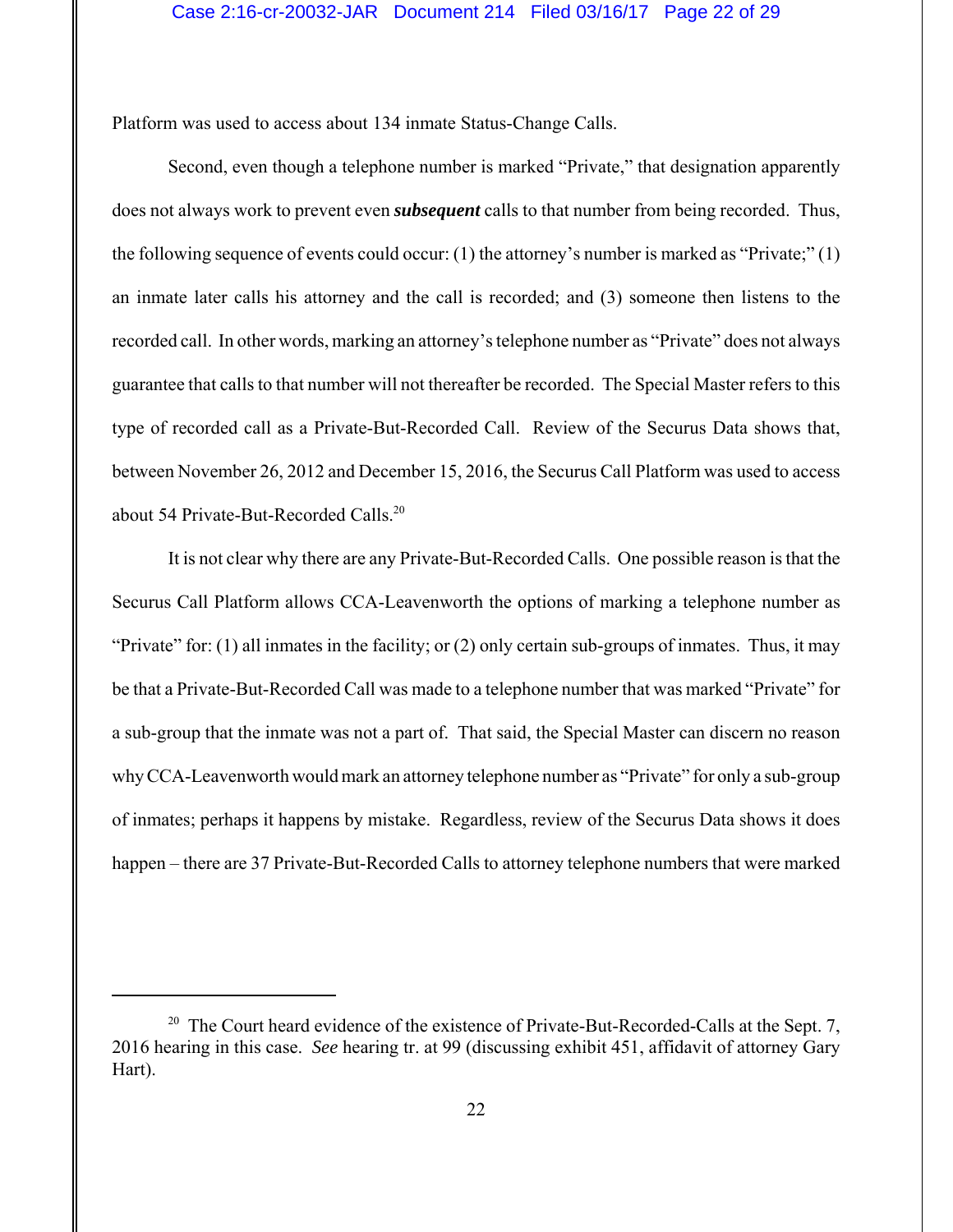"Private" only for an inmate sub-group. $21$ 

A second possible reason – and this is simply conjecture – is that Securus made an update to its system and the update somehow mistakenly changed the "Private" status of an attorney telephone number, restoring its susceptibility to being recorded. In any event, regardless of why or how it occurred, the Securus Data shows there are 17 additional Private-But-Recorded Calls to attorney telephone numbers that were marked "Private" for *all* inmates (not just a sub-group).

Thus, the Securus Data contains a total of about 188 recorded inmate calls to attorneys, where: (1) the attorney's telephone number was marked "Private," and (2) thereafter, the call was "selected," either for the purpose of review by a law enforcement officer or in response to a

| <b>SECURUS</b> lechnologies                                                                                      |                                                                        |                             |   |  |  |
|------------------------------------------------------------------------------------------------------------------|------------------------------------------------------------------------|-----------------------------|---|--|--|
| <b>Secure Call Platform</b>                                                                                      |                                                                        |                             |   |  |  |
| <b>HOME</b><br><b>SYSTEM</b><br><b>MONITOR</b><br><b>TOOLS</b>                                                   | <b>ADMIN</b><br><b>FACILITY PORTAL</b>                                 |                             |   |  |  |
| <b>MANAGEMENT LEVEL</b>                                                                                          |                                                                        |                             |   |  |  |
| Facility<br>Site<br>CCA Leavenworth Detention Center<br>All Sites<br>All Sites                                   | <b>Phone Group</b><br>$\rightarrow$<br>All Phone Groups ~ >><br>$\sim$ | Phone<br>All Phones         |   |  |  |
| Call Detail Records Search CCA Leavenworth, KS (County)<br>FILL IN SEARCH CRITERIA (* Indicates Required Fields) | CCA Leavenworth, KS (MD DOC)                                           |                             |   |  |  |
| (Use * for wild card / partial searches, and text areas with bold label allow multi-entries in comma separated.) |                                                                        |                             |   |  |  |
| Country Code:                                                                                                    | <b>Dialed Number:</b>                                                  | Destination Zone: -- ALL -- | ٠ |  |  |
|                                                                                                                  |                                                                        |                             |   |  |  |
| <b>Custody Account#:</b>                                                                                         | <b>PIN#:</b>                                                           | Prepaid Account #:          |   |  |  |
| First Name:                                                                                                      | Last Name:                                                             | Agency Type: -- ALL --      | ÷ |  |  |

 $21$  To explain further: the Securus Call Platform allows an attorney telephone number to be marked "Private" for: (1) "All Sites," which means that calls from *any* inmate to that number will not be recorded; or (2) only for certain "Sites" – such as "County," or "MD DOC" [Maryland Department of Corrections] – which means that calls from inmates within that particular sub-group will not be recorded. Thus, for example, if a telephone number is marked "Private" for the "County" Site (instead of "All Sites"), then a "County" inmate's call to that telephone number would not be recorded, but a call to that same number from any other inmate would be recorded. The photo below shows a partial screen-shot of the Securus Call Platform interface, with the "County" Site highlighted.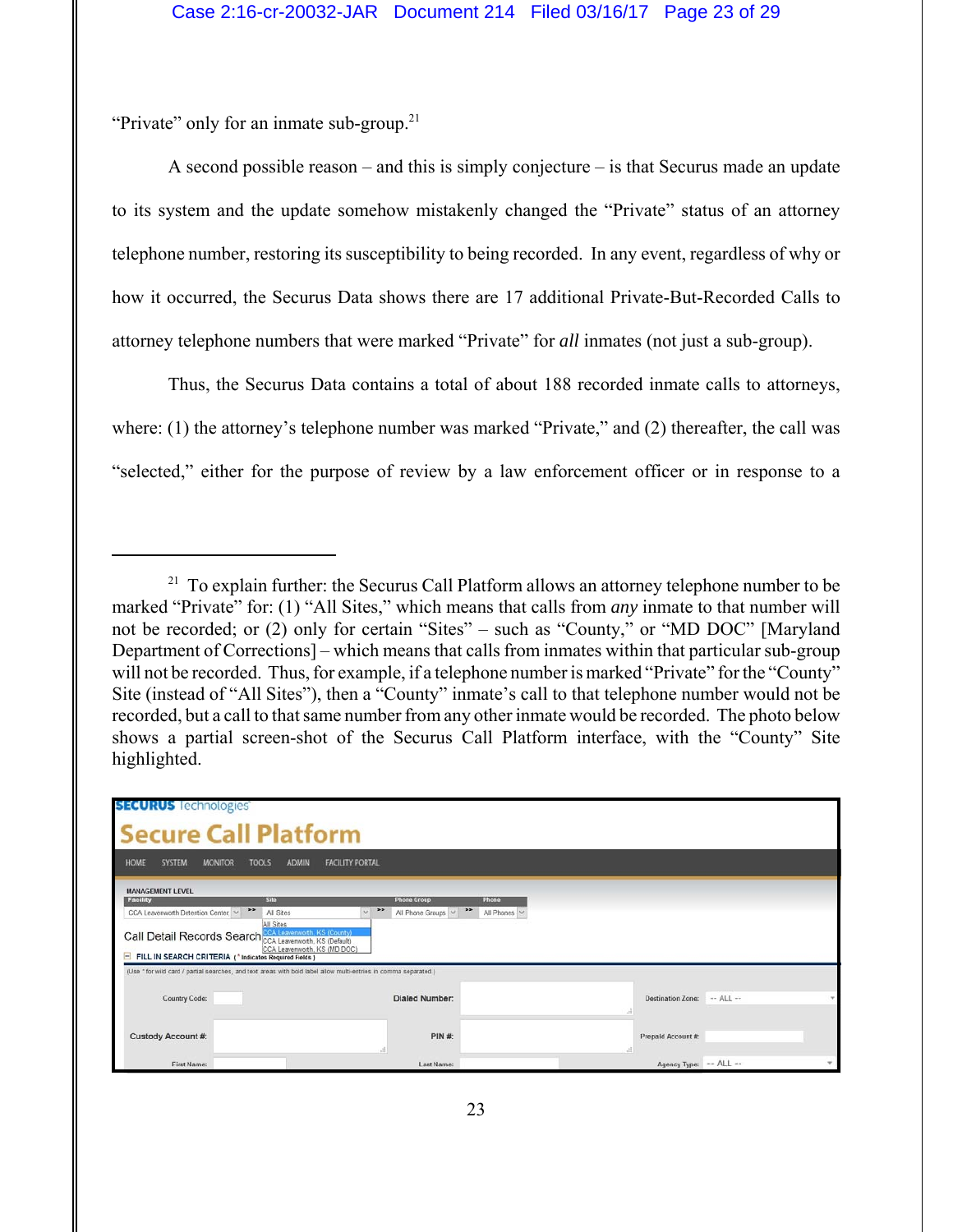subpoena.<sup>22</sup>

## **• CCA-Leavenworth Lists 528 Known Attorney Telephone Numbers.**

It is CCA-Leavenworth, not Securus, that creates and maintains the list of attorney telephone numbers marked "Private." If a telephone number is marked "Private" by CCA-Leavenworth, then the Securus system is designed not to record any call from any inmate *housed in CCA-Leavenworth* to that telephone number.

Notably, however, CCA-Leavenworth's list of "Private" telephone numbers is "sitespecific;" this means the same inmate could call the same telephone number from a Securus telephone in the Shawnee County, Kansas Adult Detention Center, and the call would normally be recorded (unless the number was also independently marked "Private" by the SCKADC). For various technical and contractual reasons, the Securus system cannot treat a telephone number as "Private" across all Securus telephones at all of the facilities Securus serves.

As of December 15, 2016, CCA-Leavenworth's list contains 528 telephone numbers marked "Private." This compares with the roughly 18,500 "Known Attorney Telephone Numbers" belonging to attorneys in the Kansas / Missouri / Nebraska area that were compiled by the Special

<sup>&</sup>lt;sup>22</sup> As explained in footnote 19: (1) there are certainly other Status-Change Calls and Private-But-Recorded Calls in Securus's database that have not been "selected," and are therefore not in the Securus Data examined by the Special Master; and (2) it is likely that some of the Status-Change Calls and Private-But-Recorded Calls that *are* in the Securus Data are very short calls where nothing meaningful occurred.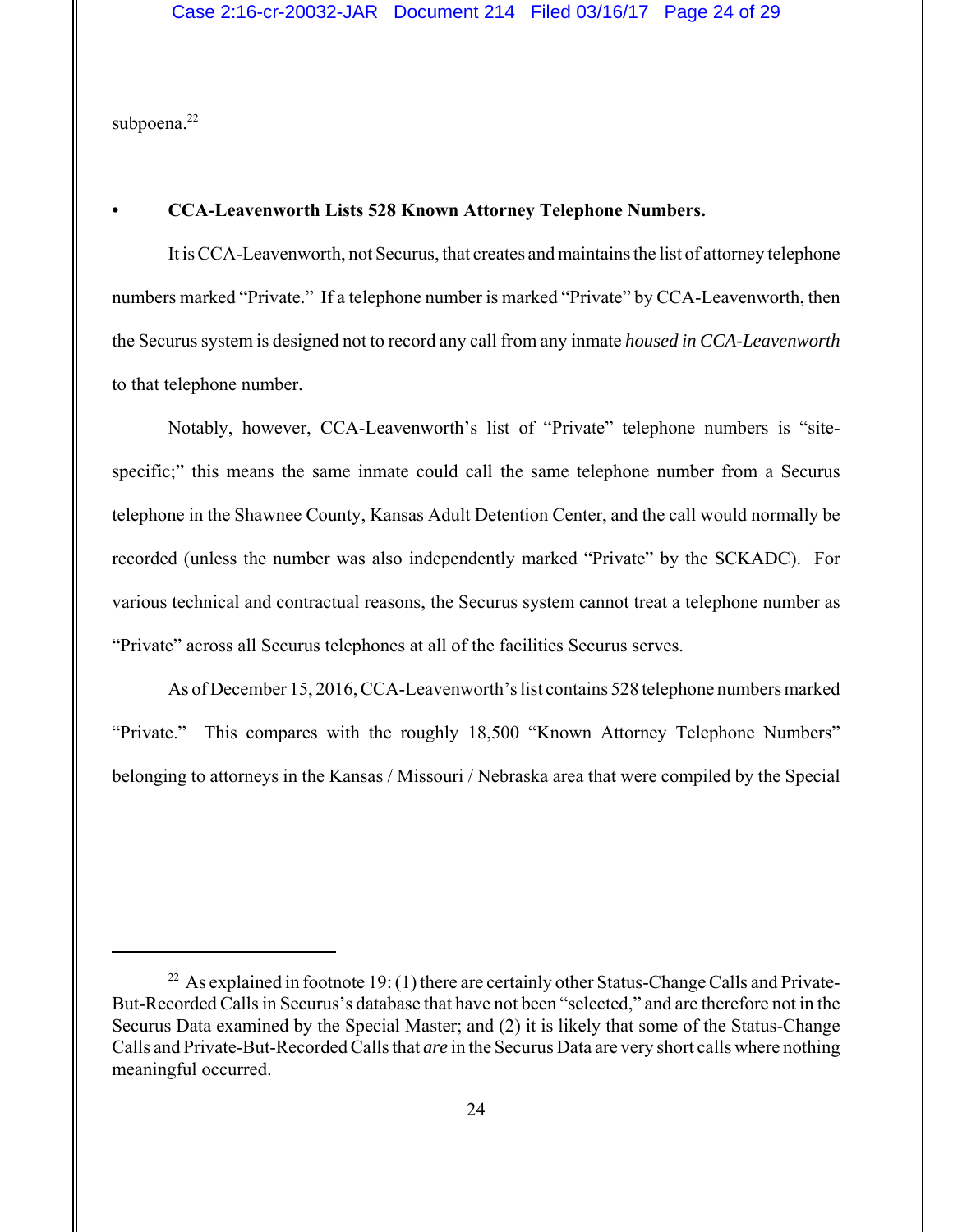Master. *See First Report Regarding Video Recordings* at 3 (docket no. 183).<sup>23</sup> There does not appear to be any limit on the length of the list of telephone numbers that CCA-Leavenworth may designate as "Private."

## **Conclusion**

In this case, the Court appointed the undersigned after a spark lit a flame. The spark was the revelation in August of 2016 that, three months earlier, the Office of the United States Attorney for the District of Kansas had obtained video-recordings of attorneys meeting with their inmate-clients at CCA-Leavenworth. This spark quickly ignited a passionate response from the defense bar, including demands for investigation regarding whether the OUSA had viewed the video-recordings of attorney-inmate meetings, and the extent to which the OUSA had obtained access to other recordings (both video and audio) of inmate-attorney interactions – whether in this case or otherwise.

In the course of pursuing the Court's directives so far, the Special Master has met and spoken with many attorneys in the Kansas City area. It appears to the undersigned that one reason the defense bar's response has been so ardent – that is, one reason the spark lit a high flame, instead of flaring and dying out – is that there is a widespread undergrowth of mistrust between the Office of

<sup>&</sup>lt;sup>23</sup> In the *First Report Regarding Video Recordings*, the Special Master invited "[a]ny attorney who may have received a telephone call from an inmate at CCA for the purpose of obtaining legal advice . . . to provide me with the telephone numbers those inmates may have called (including the attorney's direct-dial, home, and cell numbers, if applicable)." *Id.* at 4. The Special Master added these numbers to his inventory of "Known Attorney Telephone Numbers," but did NOT provide these numbers to CCA-Leavenworth for inclusion in its list of "Private" numbers. It remains each individual attorney's responsibility to contact CCA-Leavenworth and request that their telephone numbers be marked "Private."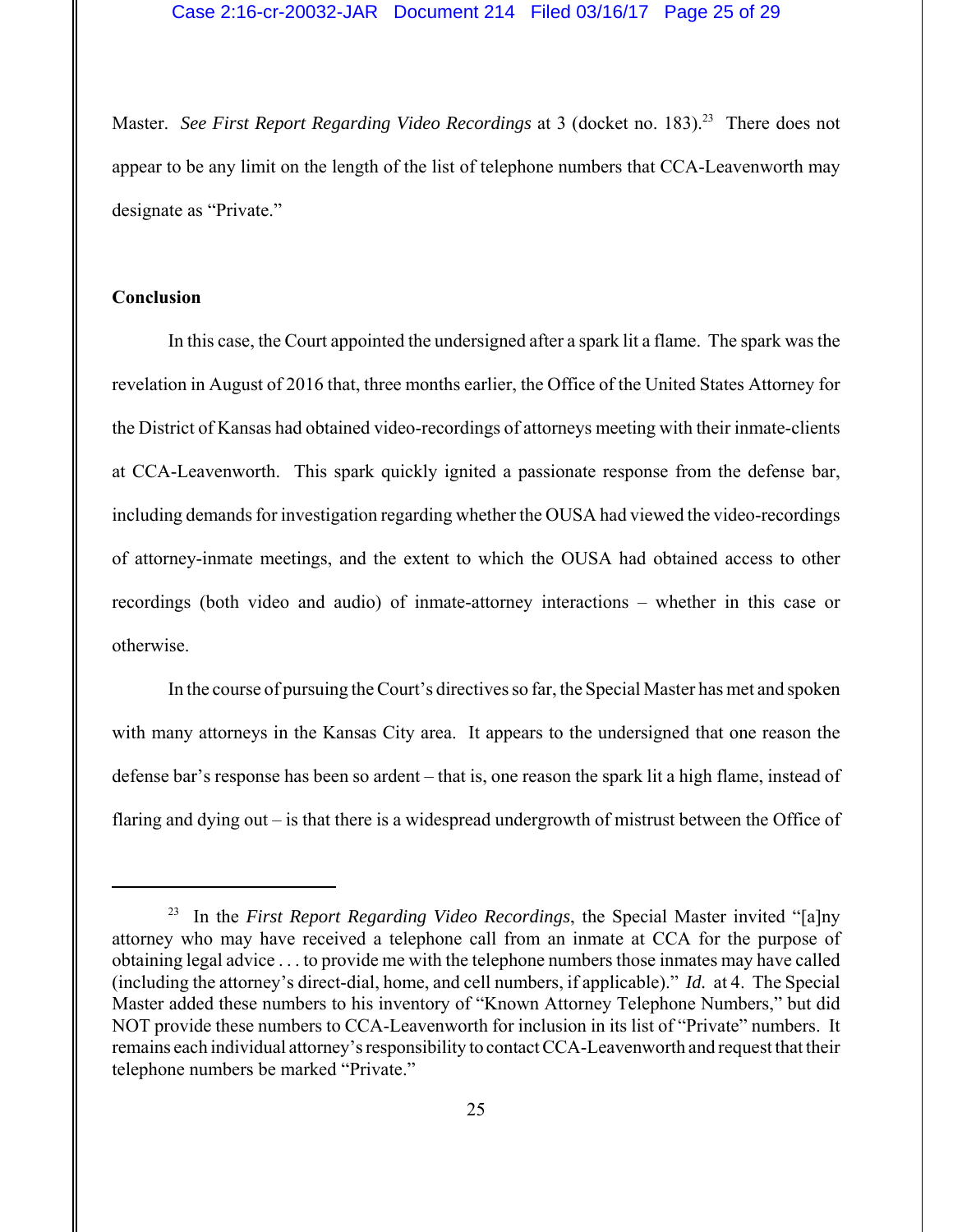#### Case 2:16-cr-20032-JAR Document 214 Filed 03/16/17 Page 26 of 29

the United States Attorney for the District of Kansas and defense counsel. This level of mistrust is not typical; indeed, it appears to exist more in Kansas City, Kansas than Kansas City, Missouri, or even Topeka or Wichita.

The Special Master is hopeful that this Report helps to tamp down the flames. The August, 2016 disclosure that the OUSA had seized video-recordings of attorney-inmate meetings raised suspicions of regular incursion into attorney-client communications. But the Special Master is confident most of these suspicions are groundless. Specifically: (1) no individuals used the CCA-Leavenworth video system to monitor attorney-inmate meetings; (2) no individuals used the CCA-Leavenworth intercom system to monitor or record attorney-inmate meetings; (3) calls between inmates and their attorneys using CCA-Leavenworth telephones (as opposed to Securus telephones) are not recorded; (4) to the extent calls between inmates and their attorneys using CCA-Leavenworth telephones (as opposed to Securus telephones) are monitored by a Unit Team Manager, this monitoring is not hidden – it is obvious to the inmate; and  $(5)$  calls between inmates and their attorneys using the Polycom video-telephones are not monitored or recorded.

Moreover, the Special Master tentatively concludes that: (1) neither the OUSA nor any law enforcement officer actually viewed any of the video-recorded attorney-client meetings that were seized from CCA-Leavenworth in May of 2016; and (2) neither the OUSA nor any law enforcement officer have ever before obtained (much less actually viewed) video-recordings of attorney-client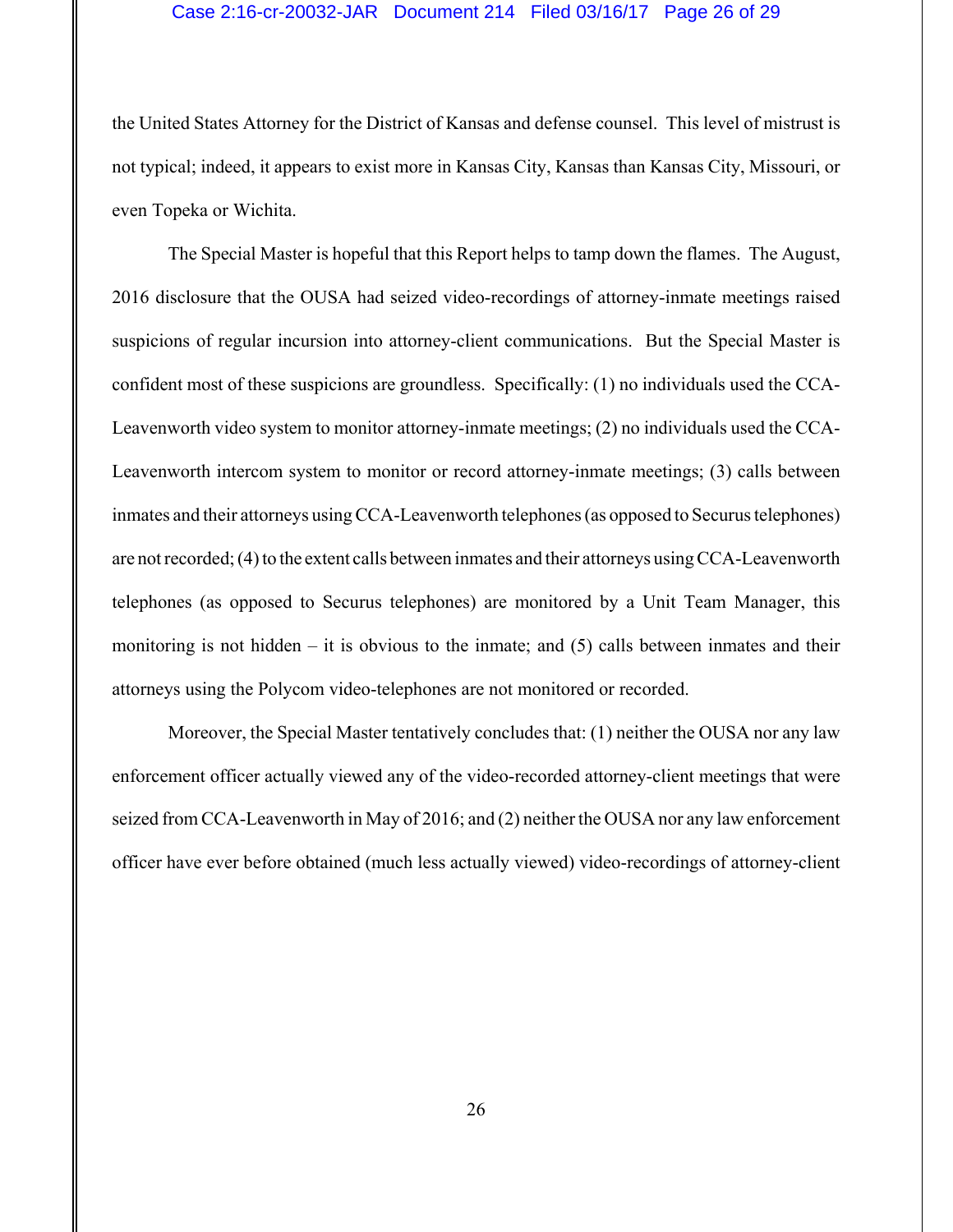meetings at CCA-Leavenworth.24

This leaves the question of the extent to which the OUSA or law enforcement officers obtained recordings of telephone calls made by inmates to attorneys from Securus telephones – and more particularly, the extent to which the government was not entitled to obtain those recordings. The parties have touched on these issues in their submissions to the Court.<sup>25</sup> The Court has not asked the Special Master to issue a Report on these questions. Accordingly, this Report is drafted only to provide a better factual background regarding the nature and scope of recording of Securus telephone calls; the Special Master hopes the information set out herein will lead to a better distillation and quicker resolution of these remaining issues.

Fundamentally, however, even after the issue of access to Securus telephone call recordings is resolved, the underlying mistrust between the prosecution and defense bars in Kansas City is corrosive and must be fixed. Mutual suspicion not only makes it harder for counsel to work together; it manifests itself in the squandering of scarce judicial resources, increased expense and

 $24$  The Special Master would need to conduct additional investigation to become fully confident in these last two conclusions. Information obtained so far, however, suggests that: (1) those in possession of the video-recordings seized in May of 2016 viewed very few of them, and did not view any video of attorney-client meetings; and (2) none of the CCA-Leavenworth videorecordings obtained by the OUSA or law enforcement officers before May of 2016 included attorney-client meetings. Even if the defense bar is correct that the OUSA's actions in distributing attorney-client information in discovery in this case were inappropriate, or that the OUSA's responses to the Court's inquiries have been inconsistent and dissembling, it cannot be said that the OUSA and law enforcement officers have used an array of tactics to intentionally obtain attorneyclient communications.

<sup>&</sup>lt;sup>25</sup> *See, e.g.*, docket no. 121 at 1 (OUSA's assertion that, "[b] ecause the inmates and attorneys knew their [Securus telephone] conversations were being recorded, any privilege has been waived."); docket no. 130 at (Federal Public Defender's contention that "[defense] counsel had every reason to believe that the attorney-client communications were confidential" and the "waiver defense" fails on the facts).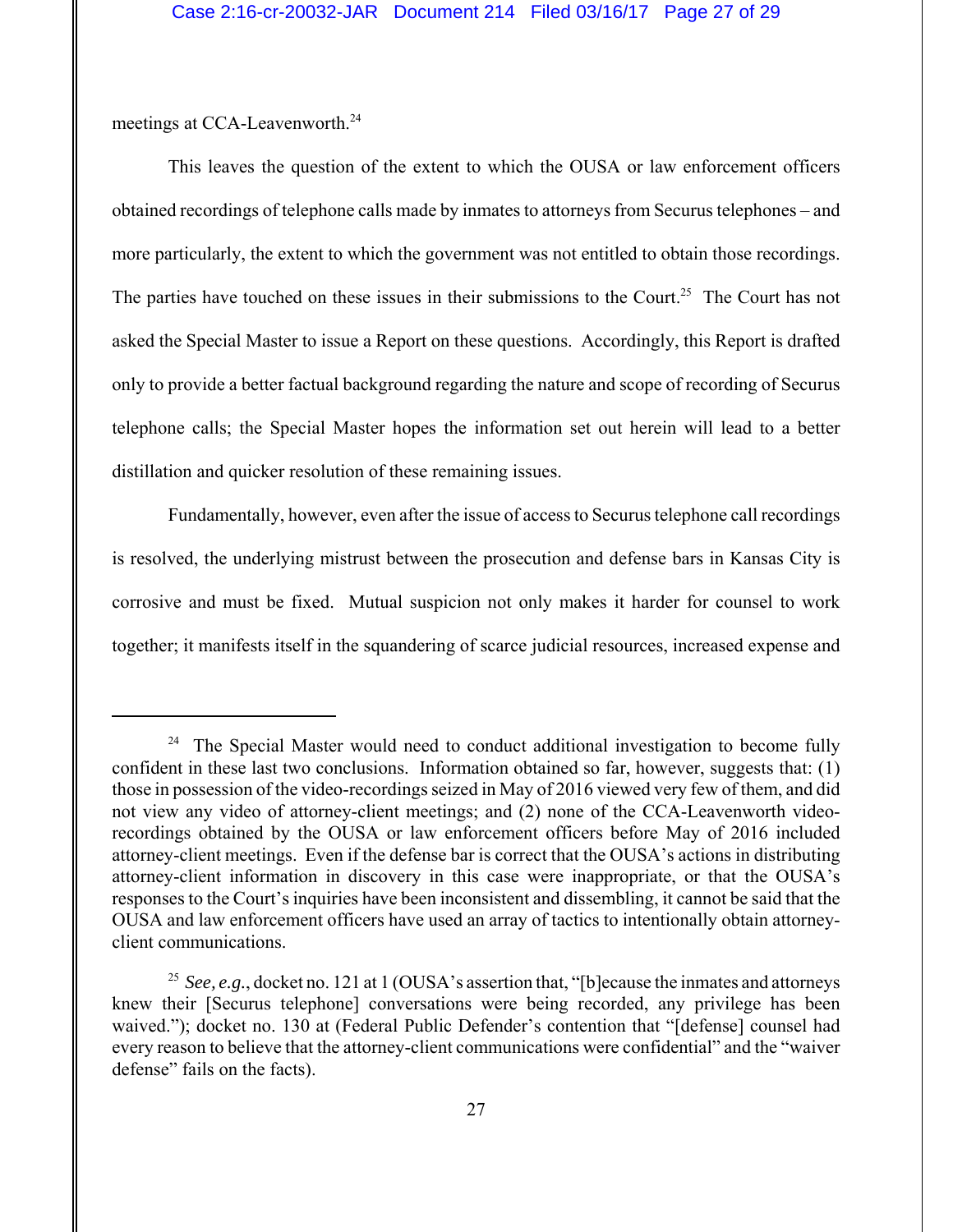#### Case 2:16-cr-20032-JAR Document 214 Filed 03/16/17 Page 28 of 29

frustration of all parties, and ultimately a diminished quality of justice for the entire community.

Accordingly, the Special Master concludes this Report with a list of actions the Court may want to consider, all of which are directed at reaching full and final conclusions of fact, and mending the parties' relationships:

- authorize further investigation by the Special Master into his tentative conclusions that: (1) neither the OUSA nor any law enforcement officer actually viewed any of the videorecorded attorney-client meetings that were seized from CCA-Leavenworth in May of 2016; and (2) neither the OUSA nor any law enforcement officer have ever before obtained (much less actually viewed) video-recordings of attorney-client meetings at CCA-Leavenworth. authorize further investigation into the extent to which the government's receipt of recorded inmate calls on Securus telephones was inappropriate; and if it was, how that circumstance should be addressed and rectified;
- authorize further investigation into the circumstances surrounding the after-hours entry into the Court's chambers by a member of the OUSA;
- request recommended rulings on the issues raised by the parties in their currently-pending motions and other, related submissions; $^{26}$  and

<sup>&</sup>lt;sup>26</sup> These motions and submissions include, but are not necessarily limited to: (1) the Governments' response to the motion to impound evidence (docket no. 121); (2) the Federal Public Defender's reply to the Governments' response to the motion to impound evidence (docket no. 130); (3) the Federal Public Defender's response to the Master's second report regarding telephone-call audio recordings (docket no. 188); (4) the Governments' objections to the Master's first report regarding video recordings (docket no. 197); and (5) the Federal Public Defender's motion for production of grand jury materials (docket no. 202).